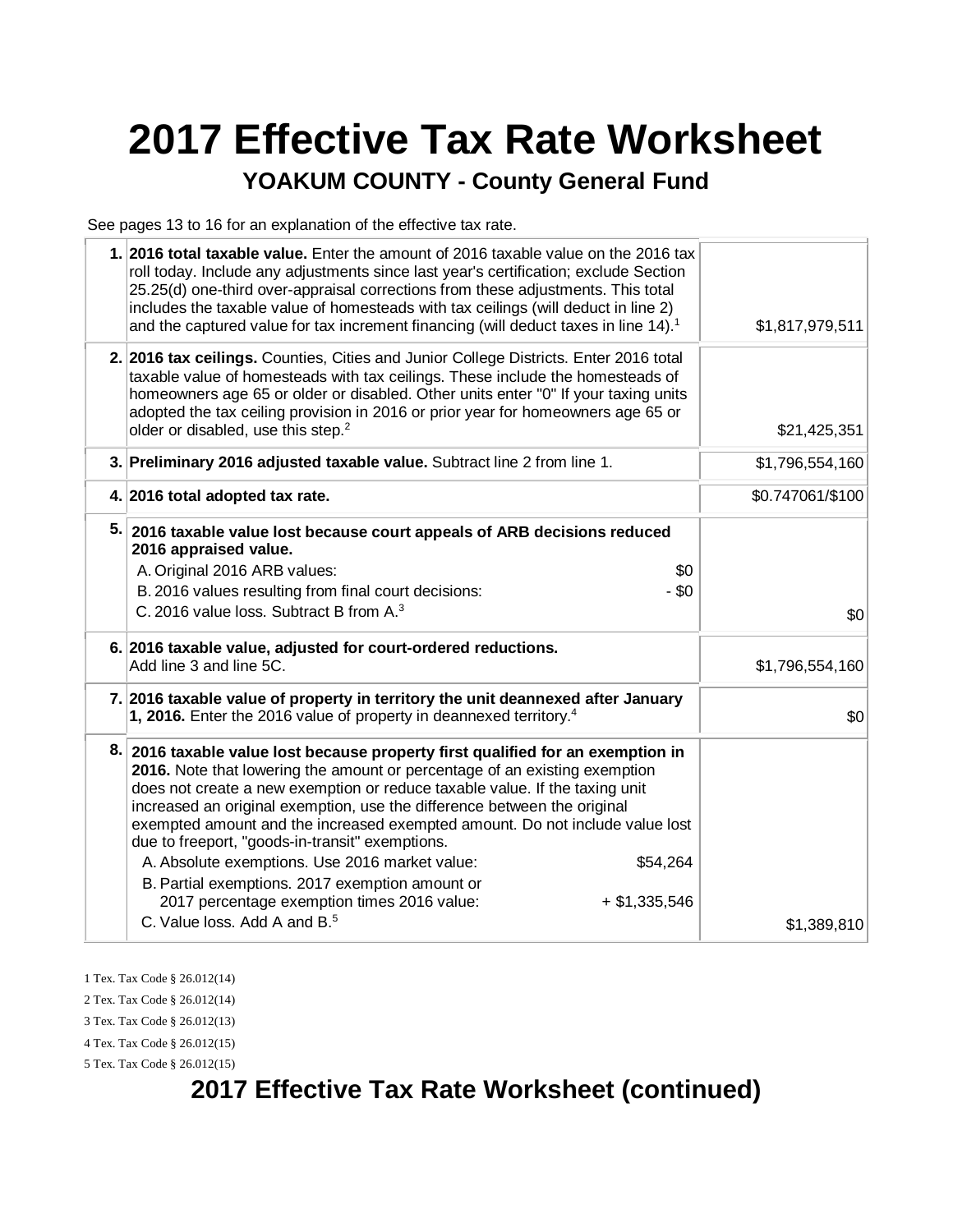#### **YOAKUM COUNTY - County General Fund**

| 9. 2016 taxable value lost because property first qualified for agricultural<br>appraisal (1-d or 1-d-1), timber appraisal, recreational/scenic appraisal or<br>public access airport special appraisal in 2017. Use only those properties that<br>first qualified in 2017; do not use properties that qualified in 2016.<br>A. 2016 market value:<br>\$0<br>$-$ \$0<br>B. 2017 productivity or special appraised value:<br>C. Value loss. Subtract B from A. <sup>6</sup> | \$0             |
|----------------------------------------------------------------------------------------------------------------------------------------------------------------------------------------------------------------------------------------------------------------------------------------------------------------------------------------------------------------------------------------------------------------------------------------------------------------------------|-----------------|
| 10. Total adjustments for lost value. Add lines 7, 8C and 9C.                                                                                                                                                                                                                                                                                                                                                                                                              | \$1,389,810     |
| 11. 2016 adjusted taxable value. Subtract line 10 from line 6.                                                                                                                                                                                                                                                                                                                                                                                                             | \$1,795,164,350 |
| 12. Adjusted 2016 taxes. Multiply line 4 by line 11 and divide by \$100.                                                                                                                                                                                                                                                                                                                                                                                                   | \$13,410,972    |
| 13. Taxes refunded for years preceding tax year 2016. Enter the amount of taxes<br>refunded by the taxing unit for tax years preceding tax year 2016. Types of<br>refunds include court decisions, Tax Code $\S$ 25.25(b) and (c) corrections and Tax<br>Code § 31.11 payment errors. Do not include refunds for tax year 2016. This line<br>applies only to tax years preceding tax year 2016. <sup>7</sup>                                                               | \$17,335        |
| 14. Taxes in tax increment financing (TIF) for tax year 2016. Enter the amount of<br>taxes paid into the tax increment fund for a reinvestment zone as agreed by the<br>taxing unit. If the unit has no 2017 captured appraised value in Line 16D, enter<br>$"0"$ . $^8$                                                                                                                                                                                                   | \$0             |
| 15. Adjusted 2016 taxes with refunds and TIF adjustment. Add lines 12 and 13,<br>subtract line 14.9                                                                                                                                                                                                                                                                                                                                                                        | \$13,428,307    |
| 16. Total 2017 taxable value on the 2017 certified appraisal roll today. This value<br>includes only certified values and includes the total taxable value of homesteads<br>with tax ceilings (will deduct in line 18). These homesteads includes homeowners<br>age 65 or older or disabled. <sup>10</sup><br>A. Certified values only:<br>\$2,065,057,545<br>B. Counties: Include railroad rolling stock values<br>certified by the Comptroller's office:<br>$+$ \$0      |                 |

6 Tex. Tax Code § 26.012(15) 7 Tex. Tax Code § 26.012(13) 8 Tex. Tax Code § 26.03(c) 9 Tex. Tax Code § 26.012(13) 10 Tex. Tax Code § 26.012(15)

## **2017 Effective Tax Rate Worksheet (continued) YOAKUM COUNTY - County General Fund**

|         | 16. C. Pollution control exemption: Deduct the value of |       |                 |
|---------|---------------------------------------------------------|-------|-----------------|
| (cont.) | property exempted for the current tax year for the      |       |                 |
|         | first time as pollution control property:               | - \$0 | \$2,065,057,545 |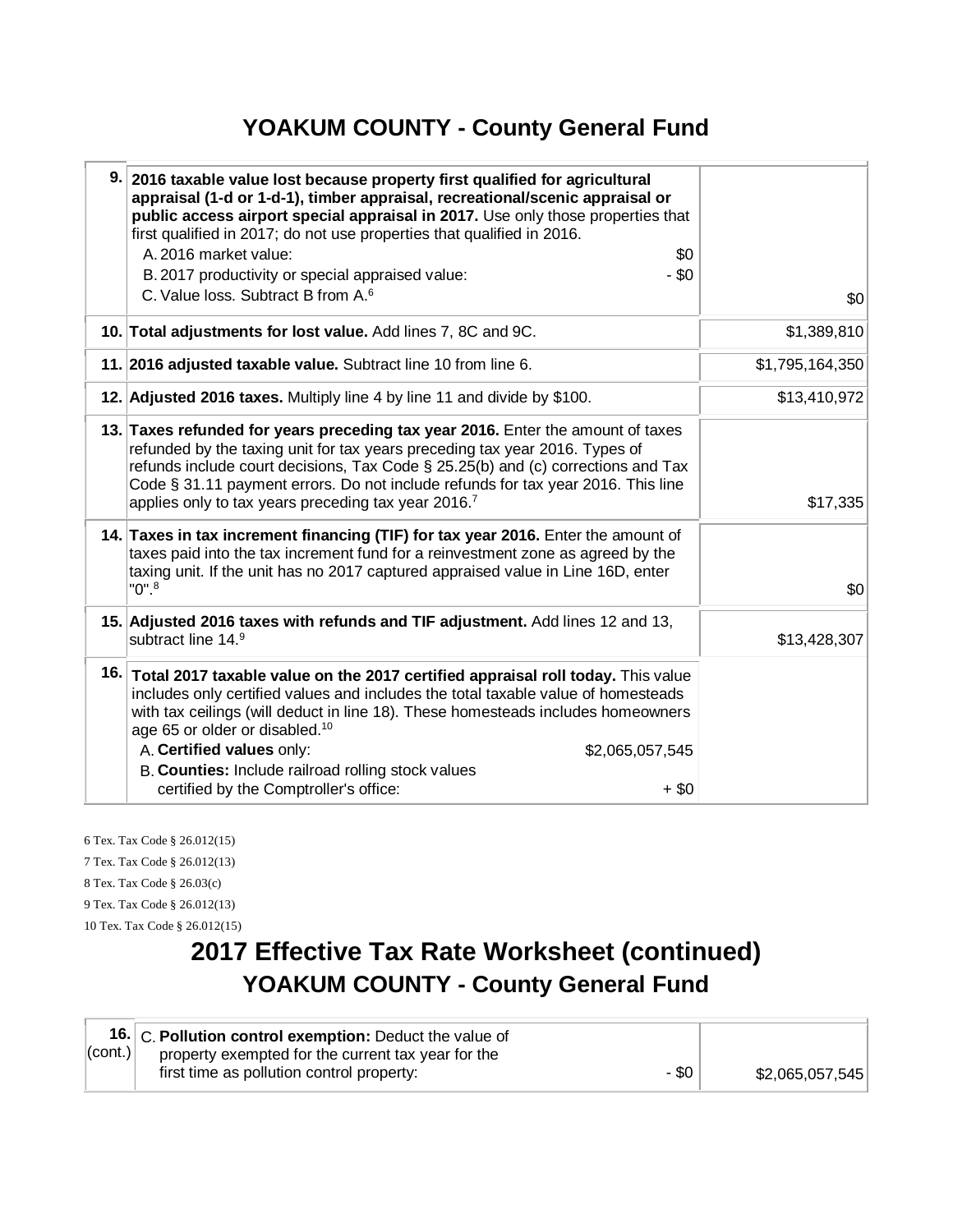| D. Tax increment financing: Deduct the 2017<br>captured appraised value of property taxable by a<br>taxing unit in a tax increment financing zone for<br>which the 2017 taxes will be deposited into the tax<br>increment fund. Do not include any new property<br>value that will be included in line 21 below. <sup>11</sup><br>E. Total 2017 value. Add A and B, then subtract C<br>and D.                                                                                                                                                                                                                                                                                                                                                                                                                                                                                                                                                                                                                                                                                                                                   | - \$0   |  |
|---------------------------------------------------------------------------------------------------------------------------------------------------------------------------------------------------------------------------------------------------------------------------------------------------------------------------------------------------------------------------------------------------------------------------------------------------------------------------------------------------------------------------------------------------------------------------------------------------------------------------------------------------------------------------------------------------------------------------------------------------------------------------------------------------------------------------------------------------------------------------------------------------------------------------------------------------------------------------------------------------------------------------------------------------------------------------------------------------------------------------------|---------|--|
| 17. Total value of properties under protest or not included on certified<br>appraisal roll. <sup>12</sup><br>A. 2017 taxable value of properties under protest.<br>The chief appraiser certifies a list of properties still<br>under ARB protest. The list shows the appraisal<br>district's value and the taxpayer's claimed value, if<br>any or an estimate of the value if the taxpayer wins.<br>For each of the properties under protest, use the<br>lowest of these values. Enter the total value. <sup>13</sup><br>B. 2017 value of properties not under protest or<br>included on certified appraisal roll. The chief<br>appraiser gives taxing units a list of those taxable<br>properties that the chief appraiser knows about but<br>are not included at appraisal roll certification. These<br>properties also are not on the list of properties that<br>are still under protest. On this list of properties, the<br>chief appraiser includes the market value,<br>appraised value and exemptions for the preceding<br>year and a reasonable estimate of the market<br>value, appraised value and exemptions for the | \$0     |  |
| current year. Use the lower market, appraised or<br>taxable value (as appropriate). Enter the total<br>value. $14$                                                                                                                                                                                                                                                                                                                                                                                                                                                                                                                                                                                                                                                                                                                                                                                                                                                                                                                                                                                                              | $+$ \$0 |  |

11 Tex. Tax Code § 26.03(c) 12 Tex. Tax Code § 26.01(c) 13 Tex. Tax Code § 26.04 and 26.041 14 Tex. Tax Code § 26.04 and 26.041

### **2017 Effective Tax Rate Worksheet (continued) YOAKUM COUNTY - County General Fund**

| $ $ (cont.)                                                                                                                                                                                                                                                                                                                                                                                         | 17. C. Total value under protest or not certified. Add A<br>and B.     | \$0             |
|-----------------------------------------------------------------------------------------------------------------------------------------------------------------------------------------------------------------------------------------------------------------------------------------------------------------------------------------------------------------------------------------------------|------------------------------------------------------------------------|-----------------|
| 18. 2017 tax ceilings. Counties, cities and junior colleges enter 2017 total taxable<br>value of homesteads with tax ceilings. These include the homesteads of<br>homeowners age 65 or older or disabled. Other taxing units enter "0". If your<br>taxing units adopted the tax ceiling provision in 2016 or prior year for<br>homeowners age 65 or older or disabled, use this step. <sup>15</sup> |                                                                        | \$21,714,800    |
|                                                                                                                                                                                                                                                                                                                                                                                                     | 19. 2017 total taxable value. Add lines 16E and 17C. Subtract line 18. | \$2,043,342,745 |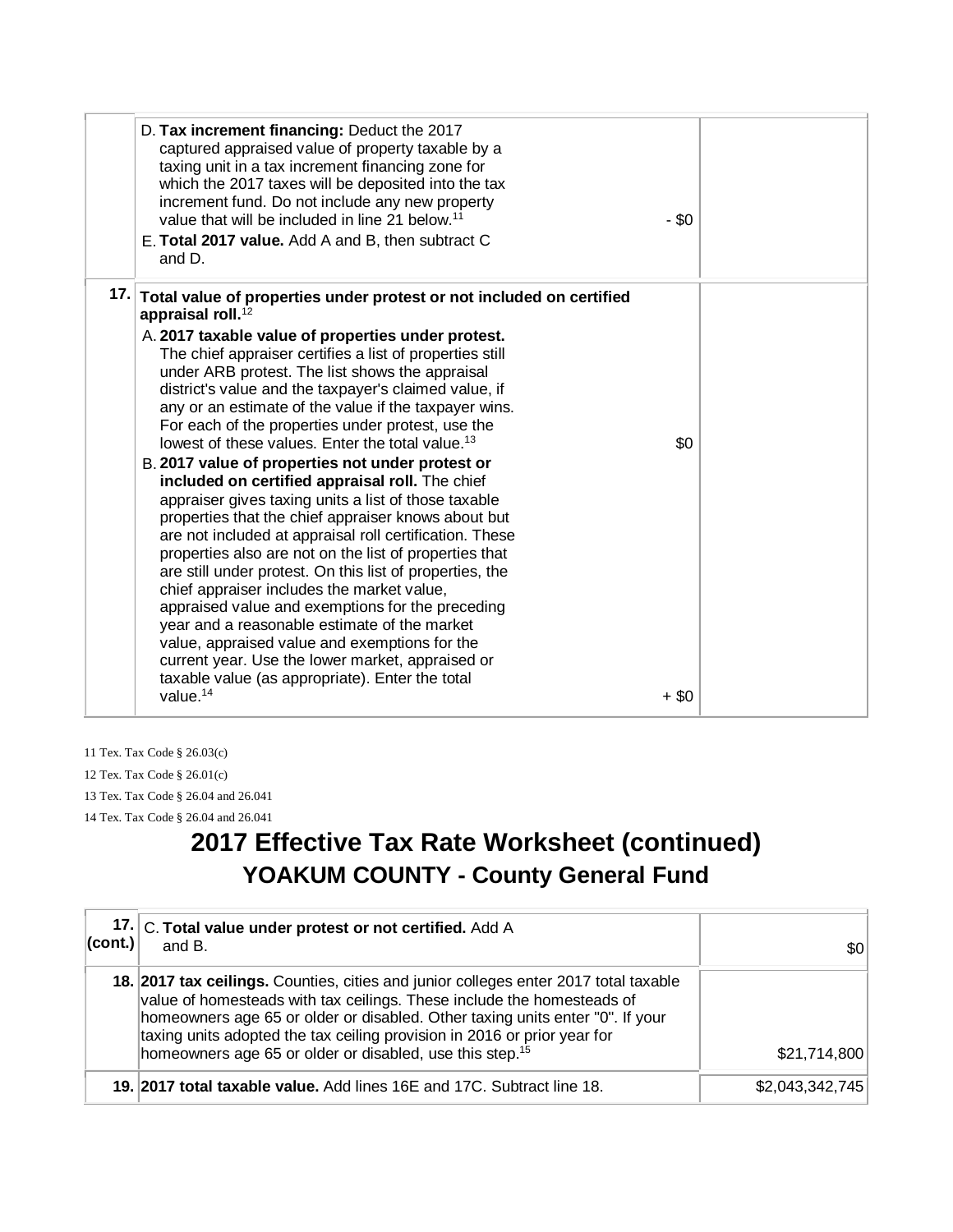| 20. Total 2017 taxable value of properties in territory annexed after January 1,<br>2008. Include both real and personal property. Enter the 2017 value of property<br>in territory annexed. <sup>16</sup>                                                                                                                                                                                                                                                                                                                                                                                                                                     | 30               |
|------------------------------------------------------------------------------------------------------------------------------------------------------------------------------------------------------------------------------------------------------------------------------------------------------------------------------------------------------------------------------------------------------------------------------------------------------------------------------------------------------------------------------------------------------------------------------------------------------------------------------------------------|------------------|
| 21. Total 2017 taxable value of new improvements and new personal property<br>located in new improvements. New means the item was not on the appraisal<br>roll in 2016. An improvement is a building, structure, fixture or fence erected on<br>or affixed to land. New additions to existing improvements may be included if the<br>appraised value can be determined. New personal property in a new<br>improvement must have been brought into the taxing unit after January 1, 2016<br>and be located in a new improvement. New improvements do include property<br>on which a tax abatement agreement has expired for 2017. <sup>17</sup> | \$5,846,176      |
| 22. Total adjustments to the 2017 taxable value. Add lines 20 and 21.                                                                                                                                                                                                                                                                                                                                                                                                                                                                                                                                                                          | \$5,846,176      |
| 23. 2017 adjusted taxable value. Subtract line 22 from line 19.                                                                                                                                                                                                                                                                                                                                                                                                                                                                                                                                                                                | \$2,037,496,569  |
| 24. 2017 effective tax rate. Divide line 15 by line 23 and multiply by \$100. <sup>18</sup>                                                                                                                                                                                                                                                                                                                                                                                                                                                                                                                                                    | \$0.659059/\$100 |
| 25. COUNTIES ONLY. Add together the effective tax rates for each type of tax the<br>county levies. The total is the 2017 county effective tax rate. <sup>19</sup>                                                                                                                                                                                                                                                                                                                                                                                                                                                                              |                  |
| <b>Fund Name</b><br><b>Tax Rate</b><br><b>County General Fund</b><br>0.659059<br>YOAKUM FC & LR<br>0.130355                                                                                                                                                                                                                                                                                                                                                                                                                                                                                                                                    | \$0.789414/\$100 |

15 Tex. Tax Code § 26.012(6)

16 Tex. Tax Code § 26.012(17)

17 Tex. Tax Code § 26.012(17)

18 Tex. Tax Code § 26.04(c)

19 Tex. Tax Code § 26.04(d) A county, city or hospital district that adopted the additional sales tax in November 2016 or in May 2017 must adjust its effective tax rate. *The Additional Sales Tax Rate Worksheet* on page 39 sets out this adjustment. Do not forget to complete the *Additional Sales Tax Rate Worksheet* if the taxing unit adopted the additional sales tax on these dates.

# **2017 Rollback Tax Rate Worksheet**

#### **YOAKUM COUNTY - County General Fund**

See pages 17 to 21 for an explanation of the rollback tax rate.

| 26. 2016 maintenance and operations (M&O) tax rate.                                                                                                                                                                                                                                                                                                                                                                       | \$0.716245/\$100 |
|---------------------------------------------------------------------------------------------------------------------------------------------------------------------------------------------------------------------------------------------------------------------------------------------------------------------------------------------------------------------------------------------------------------------------|------------------|
| 27. 2016 adjusted taxable value. Enter the amount from line 11.                                                                                                                                                                                                                                                                                                                                                           | \$1,795,164,350  |
| 28. 2016 M&O taxes.<br>A. Multiply line 26 by line 27 and divide by \$100.<br>\$12,857,774<br><b>B. Cities, counties and hospital districts with</b><br>additional sales tax: Amount of additional sales<br>tax collected and spent on M&O expenses in 2016.<br>Enter amount from full year's sales tax revenue<br>spent for M&O in 2016 fiscal year, if any. Other<br>units, enter "0." Counties exclude any amount that | $+$ \$0          |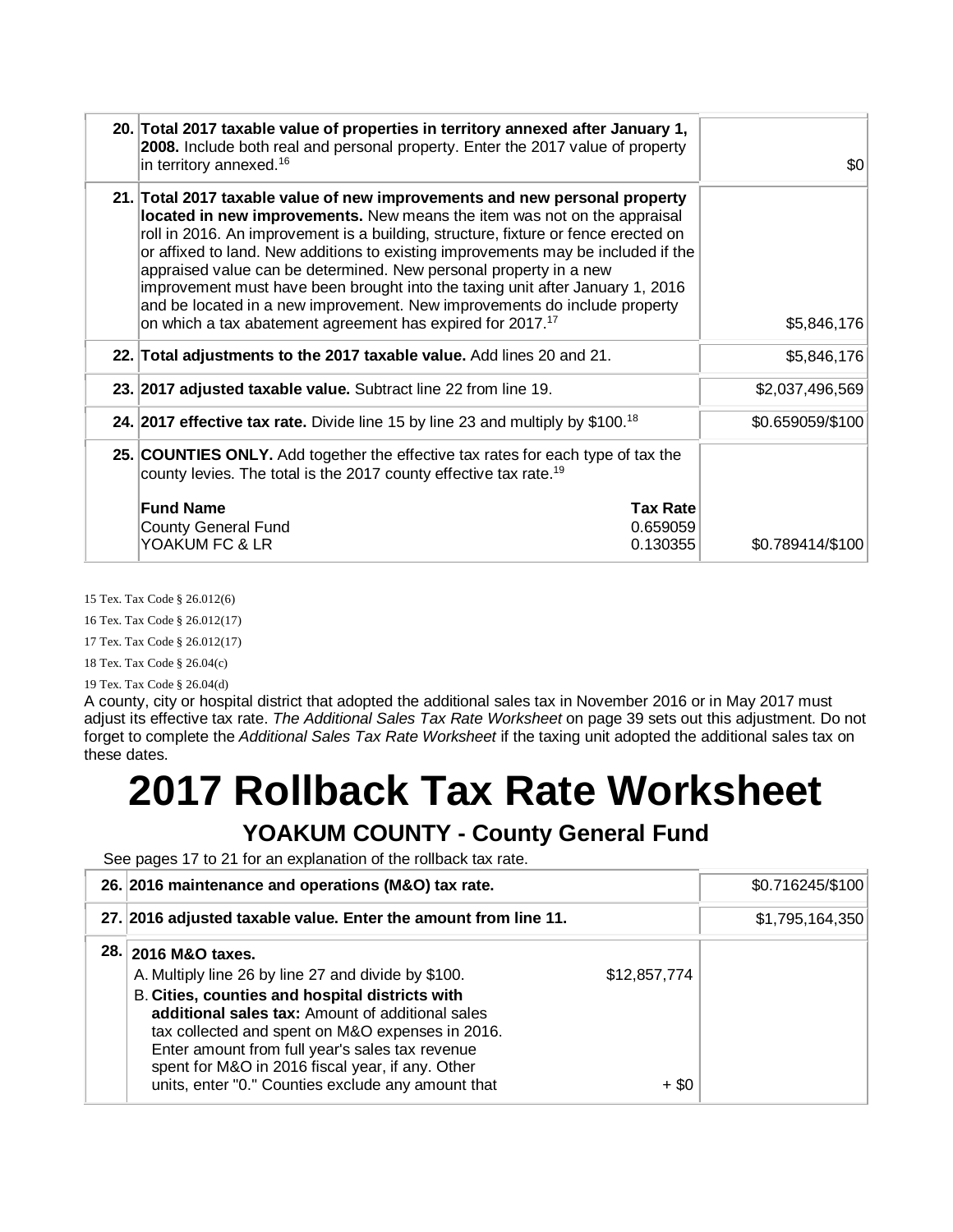| was spent for economic development grants from<br>the amount of sales tax spent.                                                                                                                                                                                                                                                                                                                                                                                                                                                                                                                                                  |              |  |
|-----------------------------------------------------------------------------------------------------------------------------------------------------------------------------------------------------------------------------------------------------------------------------------------------------------------------------------------------------------------------------------------------------------------------------------------------------------------------------------------------------------------------------------------------------------------------------------------------------------------------------------|--------------|--|
| C. Counties: Enter the amount for the state criminal<br>justice mandate. If second or later year, the amount<br>is for increased cost above last year's amount.<br>Other units, enter "0."                                                                                                                                                                                                                                                                                                                                                                                                                                        | $+$ \$17,376 |  |
| D. Transferring function: If discontinuing all of a<br>department, function or activity and transferring it to<br>another unit by written contract, enter the amount<br>spent by the unit discontinuing the function in the 12<br>months preceding the month of this calculation. If<br>the unit did not operate this function for this 12-<br>month period, use the amount spent in the last full<br>fiscal year in which the unit operated the function.<br>The unit discontinuing the function will subtract this<br>amount in H below. The unit receiving the function<br>will add this amount in H below. Other units, enter |              |  |
| "0."                                                                                                                                                                                                                                                                                                                                                                                                                                                                                                                                                                                                                              | $+/-$ \$0    |  |

## **2017 Rollback Tax Rate Worksheet (continued) YOAKUM COUNTY - County General Fund**

| $ _{\text{(cont.)}} $ | 28. E. Taxes refunded for years preceding tax year 2016:<br>Enter the amount of M&O taxes refunded during<br>the last budget year for tax years preceding tax<br>year 2016. Types of refunds include court<br>decisions, Section 25.25(b) and (c) corrections and<br>Section 31.11 payment errors. Do not include<br>refunds for tax year 2016. This line applies only to<br>tax years preceding tax year 2016.<br>$+$ \$17,335<br>F. Enhanced indigent health care expenditures:<br>Enter the increased amount for the current year's<br>enhanced indigent health care expenditures above<br>the preceding tax year's enhanced indigent health<br>care expenditures, less any state assistance.<br>$+$ \$0<br>G. Taxes in tax increment financing (TIF): Enter<br>the amount of taxes paid into the tax increment<br>fund for a reinvestment zone as agreed by the<br>taxing unit. If the unit has no 2017 captured<br>- \$0<br>appraised value in Line 16D, enter "0."<br>H. Adjusted M&O Taxes. Add A, B, C, E and F. For<br>unit with D, subtract if discontinuing function and<br>add if receiving function. Subtract G. | \$12,892,485     |
|-----------------------|-------------------------------------------------------------------------------------------------------------------------------------------------------------------------------------------------------------------------------------------------------------------------------------------------------------------------------------------------------------------------------------------------------------------------------------------------------------------------------------------------------------------------------------------------------------------------------------------------------------------------------------------------------------------------------------------------------------------------------------------------------------------------------------------------------------------------------------------------------------------------------------------------------------------------------------------------------------------------------------------------------------------------------------------------------------------------------------------------------------------------------|------------------|
|                       | 29. 2017 adjusted taxable value.<br>Enter line 23 from the Effective Tax Rate Worksheet.                                                                                                                                                                                                                                                                                                                                                                                                                                                                                                                                                                                                                                                                                                                                                                                                                                                                                                                                                                                                                                      | \$2,037,496,569  |
|                       | 30. 2017 effective maintenance and operations rate.<br>Divide line 28H by line 29 and multiply by \$100.                                                                                                                                                                                                                                                                                                                                                                                                                                                                                                                                                                                                                                                                                                                                                                                                                                                                                                                                                                                                                      | \$0.632761/\$100 |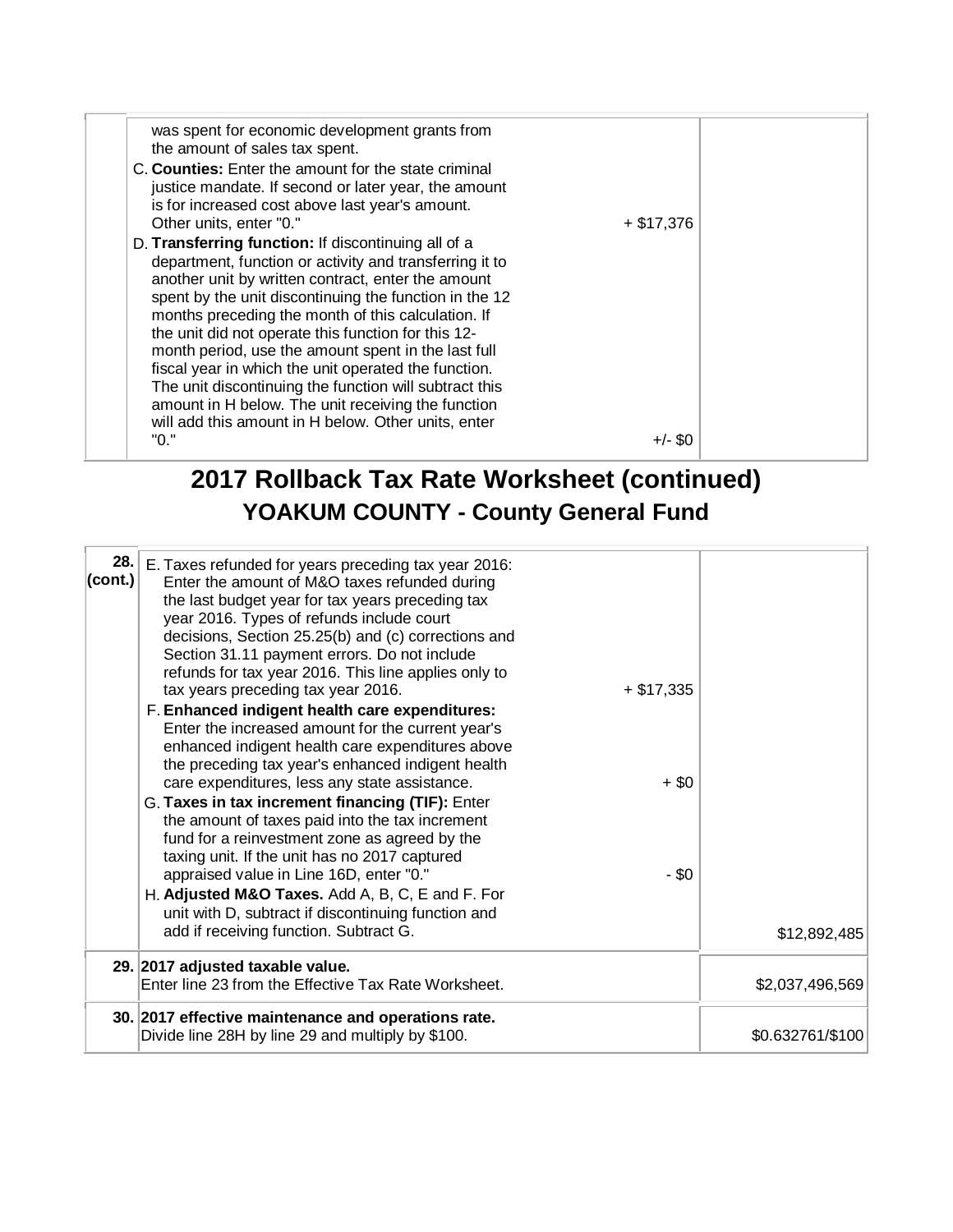#### **31. 2017 rollback maintenance and operation rate.** Multiply line 30 by 1.08. (See lines 49 to 52 for additional rate for pollution

control expenses.  $$0.683381/\$100$ 

## **2017 Rollback Tax Rate Worksheet (continued) YOAKUM COUNTY - County General Fund**

| 32. | Total 2017 debt to be paid with property taxes and additional sales tax                                                                                 |                 |                  |
|-----|---------------------------------------------------------------------------------------------------------------------------------------------------------|-----------------|------------------|
|     | revenue.<br>"Debt" means the interest and principal that will be paid on debts that:                                                                    |                 |                  |
|     | (1) are paid by property taxes,<br>(2) are secured by property taxes,                                                                                   |                 |                  |
|     | (3) are scheduled for payment over a period longer than one year and                                                                                    |                 |                  |
|     | (4) are not classified in the unit's budget as M&O expenses.                                                                                            |                 |                  |
|     | A: Debt also includes contractual payments to other<br>taxing units that have incurred debts on behalf of this                                          |                 |                  |
|     | taxing unit, if those debts meet the four conditions                                                                                                    |                 |                  |
|     | above. Include only amounts that will be paid from                                                                                                      |                 |                  |
|     | property tax revenue. Do not include appraisal<br>district budget payments. List the debt in Schedule                                                   |                 |                  |
|     | B: Debt Service.                                                                                                                                        | \$549,687       |                  |
|     | B: Subtract unencumbered fund amount used to                                                                                                            |                 |                  |
|     | reduce total debt.<br>C: Subtract amount paid from other resources.                                                                                     | -\$0<br>$-50$   |                  |
|     | D: Adjusted debt. Subtract B and C from A.                                                                                                              |                 | \$549,687        |
|     |                                                                                                                                                         |                 |                  |
|     | 33. Certified 2016 excess debt collections. Enter the amount certified by the<br>collector.                                                             |                 | \$0              |
|     | 34. Adjusted 2017 debt. Subtract line 33 from line 32.                                                                                                  |                 | \$549,687        |
|     | 35. Certified 2017 anticipated collection rate. Enter the rate certified by the<br>collector. If the rate is 100 percent or greater, enter 100 percent. |                 | 100.000000%      |
|     | 36. 2017 debt adjusted for collections. Divide line 34 by line 35.                                                                                      |                 | \$549,687        |
|     | 37. 2017 total taxable value. Enter the amount on line 19.                                                                                              |                 | \$2,043,342,745  |
|     | 38. 2017 debt tax rate. Divide line 36 by line 37 and multiply by \$100.                                                                                |                 | \$0.026901/\$100 |
|     | 39. 2017 rollback tax rate. Add lines 31 and 38.                                                                                                        |                 | \$0.710282/\$100 |
|     | 40. COUNTIES ONLY. Add together the rollback tax rates for each type of tax the<br>county levies. The total is the 2017 county rollback tax rate.       |                 |                  |
|     | <b>Fund Name</b>                                                                                                                                        | <b>Tax Rate</b> |                  |
|     | <b>County General Fund</b>                                                                                                                              | 0.710282        |                  |
|     | YOAKUM FC & LR                                                                                                                                          | 0.140783        | \$0.851065/\$100 |

A taxing unit that adopted the additional sales tax must complete the lines for the *Additional Sales Tax Rate*. A taxing unit seeking additional rollback protection for pollution control expenses completes the *Additional Rollback Protection for Pollution Control*.

#### **2017 Notice of Effective Tax Rate**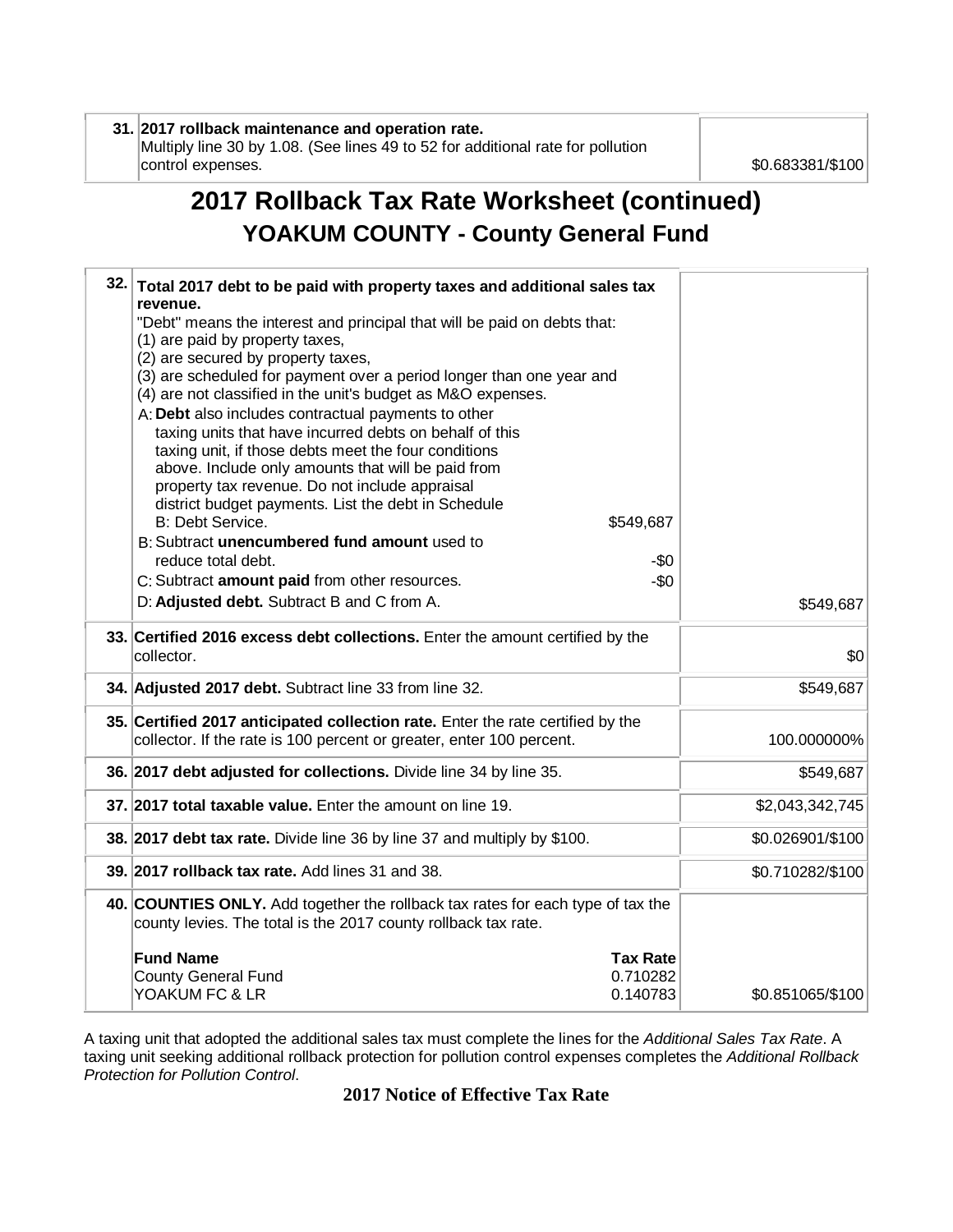#### **Worksheet for Calculation of Tax Increase/Decrease**

#### **Entity Name:** YOAKUM COUNTY **Date:** 08/02/2017

|                                                                                         | <b>County General YOAKUM FC &amp;</b><br><b>Fund</b> | LR              |
|-----------------------------------------------------------------------------------------|------------------------------------------------------|-----------------|
| 1.2016 taxable value, adjusted for court-ordered<br>reductions.                         |                                                      |                 |
| Enter line 6 of the Effective Tax Rate Worksheet.                                       | \$1,796,554,160                                      | \$1,792,990,730 |
| 2.2016 total tax rate.                                                                  |                                                      |                 |
| Enter line 4 of the Effective Tax Rate Worksheet.                                       | 0.747061                                             | 0.147939        |
| 3. Taxes refunded for years preceding tax year                                          |                                                      |                 |
| 2016.                                                                                   |                                                      |                 |
| Enter line 13 of the Effective Tax Rate                                                 |                                                      |                 |
| Worksheet.                                                                              | \$17,335                                             | \$1,161         |
| 4. Last year's levy.                                                                    |                                                      |                 |
| Multiply Line 1 times Line 2 and divide by 100.                                         |                                                      |                 |
| To the result, add Line 3.                                                              | \$13,438,690                                         | \$2,653,694     |
| 5.2017 total taxable value. Enter Line 19 of                                            |                                                      |                 |
| the Effective Tax Rate Worksheet.                                                       | \$2,043,342,745                                      | \$2,039,813,525 |
| 6.2017 effective tax rate.                                                              |                                                      |                 |
| Enter line 24 of the Effective Tax Rate                                                 |                                                      |                 |
| Worksheet or Line 47                                                                    |                                                      |                 |
| of the Additional Sales Tax Rate Worksheet.                                             | 0.789414                                             | 0.000000        |
| <b>7.</b> 2017 taxes if a tax rate equal to the effective tax<br>rate is adopted.       |                                                      |                 |
| Multiply Line 5 times Line 6 and divide by 100.                                         | \$16,130,434                                         | \$0             |
| 8. Last year's total levy.                                                              |                                                      |                 |
| Sum of line 4 for all funds.                                                            | \$16,092,384                                         |                 |
| <b>9.</b> 2017 total taxes if a tax rate equal to the effective<br>tax rate is adopted. |                                                      |                 |
| Sum of line 7 for all funds.                                                            | \$16,130,434                                         |                 |
| 10. Tax Increase (Decrease).                                                            |                                                      |                 |
| Subtract Line 8 from Line 9.                                                            | \$38,050                                             |                 |

## **2017 Effective Tax Rate Worksheet YOAKUM COUNTY - YOAKUM FC & LR**

See pages 13 to 16 for an explanation of the effective tax rate.

| 1. 2016 total taxable value. Enter the amount of 2016 taxable value on the 2016 tax                |                 |
|----------------------------------------------------------------------------------------------------|-----------------|
| roll today. Include any adjustments since last year's certification; exclude Section               |                 |
| [25.25(d) one-third over-appraisal corrections from these adjustments. This total                  |                 |
| includes the taxable value of homesteads with tax ceilings (will deduct in line 2)                 |                 |
| and the captured value for tax increment financing (will deduct taxes in line $14$ ). <sup>1</sup> | \$1,814,416,081 |
|                                                                                                    |                 |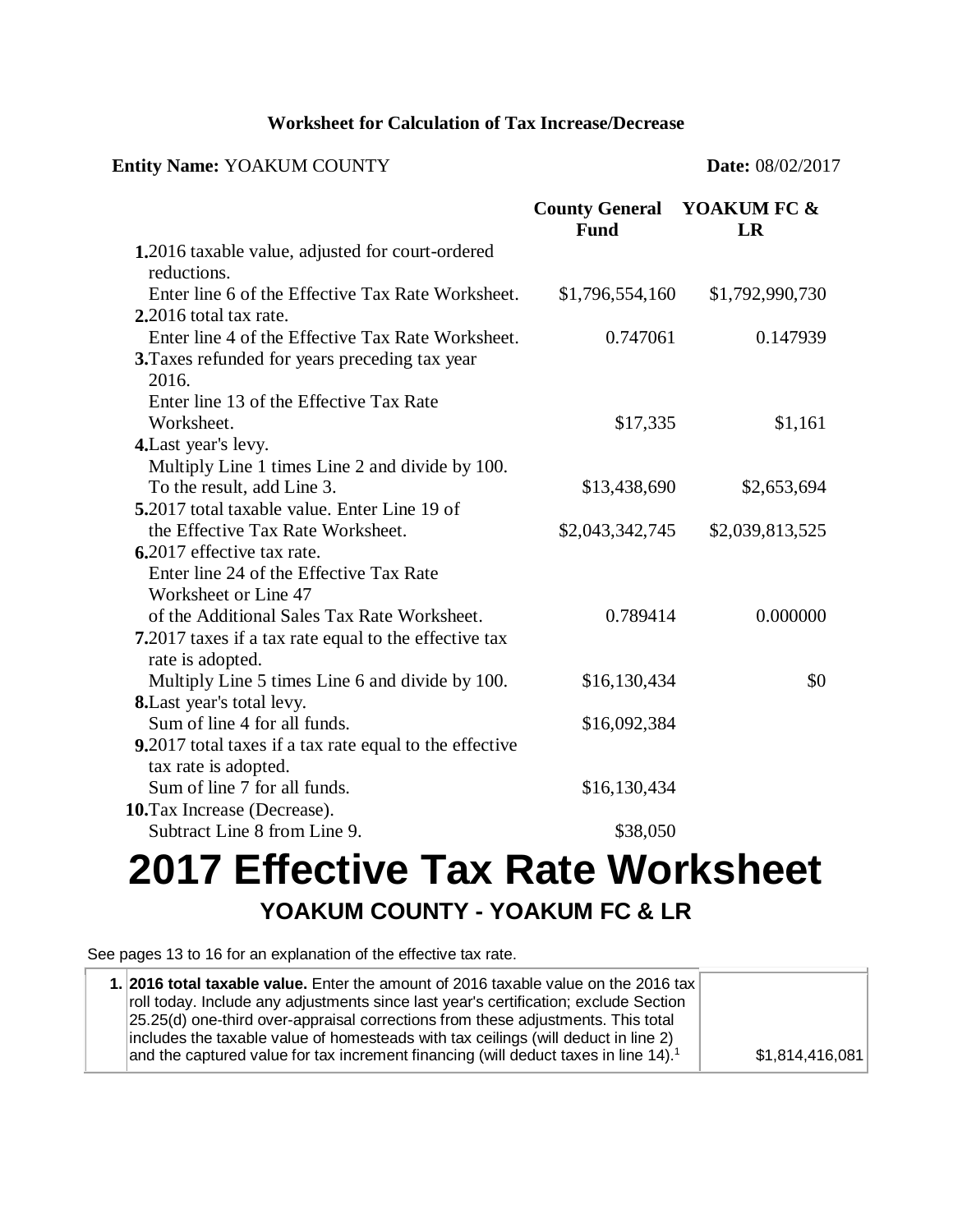| older or disabled, use this step. <sup>2</sup>  |                                                                                                                                                                                                           | \$21,425,351                                                                                                                                                                                                                                                                                                                                                                                                                                                                                                                                                                                                                                                                                                                                                                                                                                                                                                                                                                                                                                                                                                                                                            |
|-------------------------------------------------|-----------------------------------------------------------------------------------------------------------------------------------------------------------------------------------------------------------|-------------------------------------------------------------------------------------------------------------------------------------------------------------------------------------------------------------------------------------------------------------------------------------------------------------------------------------------------------------------------------------------------------------------------------------------------------------------------------------------------------------------------------------------------------------------------------------------------------------------------------------------------------------------------------------------------------------------------------------------------------------------------------------------------------------------------------------------------------------------------------------------------------------------------------------------------------------------------------------------------------------------------------------------------------------------------------------------------------------------------------------------------------------------------|
|                                                 |                                                                                                                                                                                                           | \$1,792,990,730                                                                                                                                                                                                                                                                                                                                                                                                                                                                                                                                                                                                                                                                                                                                                                                                                                                                                                                                                                                                                                                                                                                                                         |
|                                                 |                                                                                                                                                                                                           | \$0.147939/\$100                                                                                                                                                                                                                                                                                                                                                                                                                                                                                                                                                                                                                                                                                                                                                                                                                                                                                                                                                                                                                                                                                                                                                        |
| 2016 appraised value.                           |                                                                                                                                                                                                           |                                                                                                                                                                                                                                                                                                                                                                                                                                                                                                                                                                                                                                                                                                                                                                                                                                                                                                                                                                                                                                                                                                                                                                         |
|                                                 | \$0                                                                                                                                                                                                       |                                                                                                                                                                                                                                                                                                                                                                                                                                                                                                                                                                                                                                                                                                                                                                                                                                                                                                                                                                                                                                                                                                                                                                         |
|                                                 |                                                                                                                                                                                                           |                                                                                                                                                                                                                                                                                                                                                                                                                                                                                                                                                                                                                                                                                                                                                                                                                                                                                                                                                                                                                                                                                                                                                                         |
|                                                 |                                                                                                                                                                                                           | \$0                                                                                                                                                                                                                                                                                                                                                                                                                                                                                                                                                                                                                                                                                                                                                                                                                                                                                                                                                                                                                                                                                                                                                                     |
|                                                 |                                                                                                                                                                                                           | \$1,792,990,730                                                                                                                                                                                                                                                                                                                                                                                                                                                                                                                                                                                                                                                                                                                                                                                                                                                                                                                                                                                                                                                                                                                                                         |
|                                                 |                                                                                                                                                                                                           |                                                                                                                                                                                                                                                                                                                                                                                                                                                                                                                                                                                                                                                                                                                                                                                                                                                                                                                                                                                                                                                                                                                                                                         |
|                                                 |                                                                                                                                                                                                           | \$0                                                                                                                                                                                                                                                                                                                                                                                                                                                                                                                                                                                                                                                                                                                                                                                                                                                                                                                                                                                                                                                                                                                                                                     |
| due to freeport, "goods-in-transit" exemptions. |                                                                                                                                                                                                           |                                                                                                                                                                                                                                                                                                                                                                                                                                                                                                                                                                                                                                                                                                                                                                                                                                                                                                                                                                                                                                                                                                                                                                         |
| A. Absolute exemptions. Use 2016 market value:  | \$54,264                                                                                                                                                                                                  |                                                                                                                                                                                                                                                                                                                                                                                                                                                                                                                                                                                                                                                                                                                                                                                                                                                                                                                                                                                                                                                                                                                                                                         |
| B. Partial exemptions. 2017 exemption amount or |                                                                                                                                                                                                           |                                                                                                                                                                                                                                                                                                                                                                                                                                                                                                                                                                                                                                                                                                                                                                                                                                                                                                                                                                                                                                                                                                                                                                         |
| 2017 percentage exemption times 2016 value:     | $+$ \$1,466,349                                                                                                                                                                                           |                                                                                                                                                                                                                                                                                                                                                                                                                                                                                                                                                                                                                                                                                                                                                                                                                                                                                                                                                                                                                                                                                                                                                                         |
| C. Value loss, Add A and B. <sup>5</sup>        |                                                                                                                                                                                                           | \$1,520,613                                                                                                                                                                                                                                                                                                                                                                                                                                                                                                                                                                                                                                                                                                                                                                                                                                                                                                                                                                                                                                                                                                                                                             |
|                                                 | 4. 2016 total adopted tax rate.<br>A. Original 2016 ARB values:<br>B. 2016 values resulting from final court decisions:<br>C. 2016 value loss. Subtract B from A. <sup>3</sup><br>Add line 3 and line 5C. | 2. 2016 tax ceilings. Counties, Cities and Junior College Districts. Enter 2016 total<br>taxable value of homesteads with tax ceilings. These include the homesteads of<br>homeowners age 65 or older or disabled. Other units enter "0" If your taxing units<br>adopted the tax ceiling provision in 2016 or prior year for homeowners age 65 or<br>3. Preliminary 2016 adjusted taxable value. Subtract line 2 from line 1.<br>5. 2016 taxable value lost because court appeals of ARB decisions reduced<br>$-$ \$0<br>6. 2016 taxable value, adjusted for court-ordered reductions.<br>7. 2016 taxable value of property in territory the unit deannexed after January<br>1, 2016. Enter the 2016 value of property in deannexed territory. <sup>4</sup><br>8. 2016 taxable value lost because property first qualified for an exemption in<br>2016. Note that lowering the amount or percentage of an existing exemption<br>does not create a new exemption or reduce taxable value. If the taxing unit<br>increased an original exemption, use the difference between the original<br>exempted amount and the increased exempted amount. Do not include value lost |

1 Tex. Tax Code § 26.012(14)

2 Tex. Tax Code § 26.012(14)

3 Tex. Tax Code § 26.012(13)

4 Tex. Tax Code § 26.012(15)

5 Tex. Tax Code § 26.012(15)

## **2017 Effective Tax Rate Worksheet (continued) YOAKUM COUNTY - YOAKUM FC & LR**

| 9. 2016 taxable value lost because property first qualified for agricultural<br>appraisal (1-d or 1-d-1), timber appraisal, recreational/scenic appraisal or<br>public access airport special appraisal in 2017. Use only those properties that<br>first qualified in 2017; do not use properties that qualified in 2016. |             |
|---------------------------------------------------------------------------------------------------------------------------------------------------------------------------------------------------------------------------------------------------------------------------------------------------------------------------|-------------|
| A. 2016 market value:<br>\$0                                                                                                                                                                                                                                                                                              |             |
| - \$0<br>B. 2017 productivity or special appraised value:                                                                                                                                                                                                                                                                 |             |
| C. Value loss. Subtract B from A. <sup>6</sup>                                                                                                                                                                                                                                                                            | \$0         |
| 10. Total adjustments for lost value. Add lines 7, 8C and 9C.                                                                                                                                                                                                                                                             | \$1,520,613 |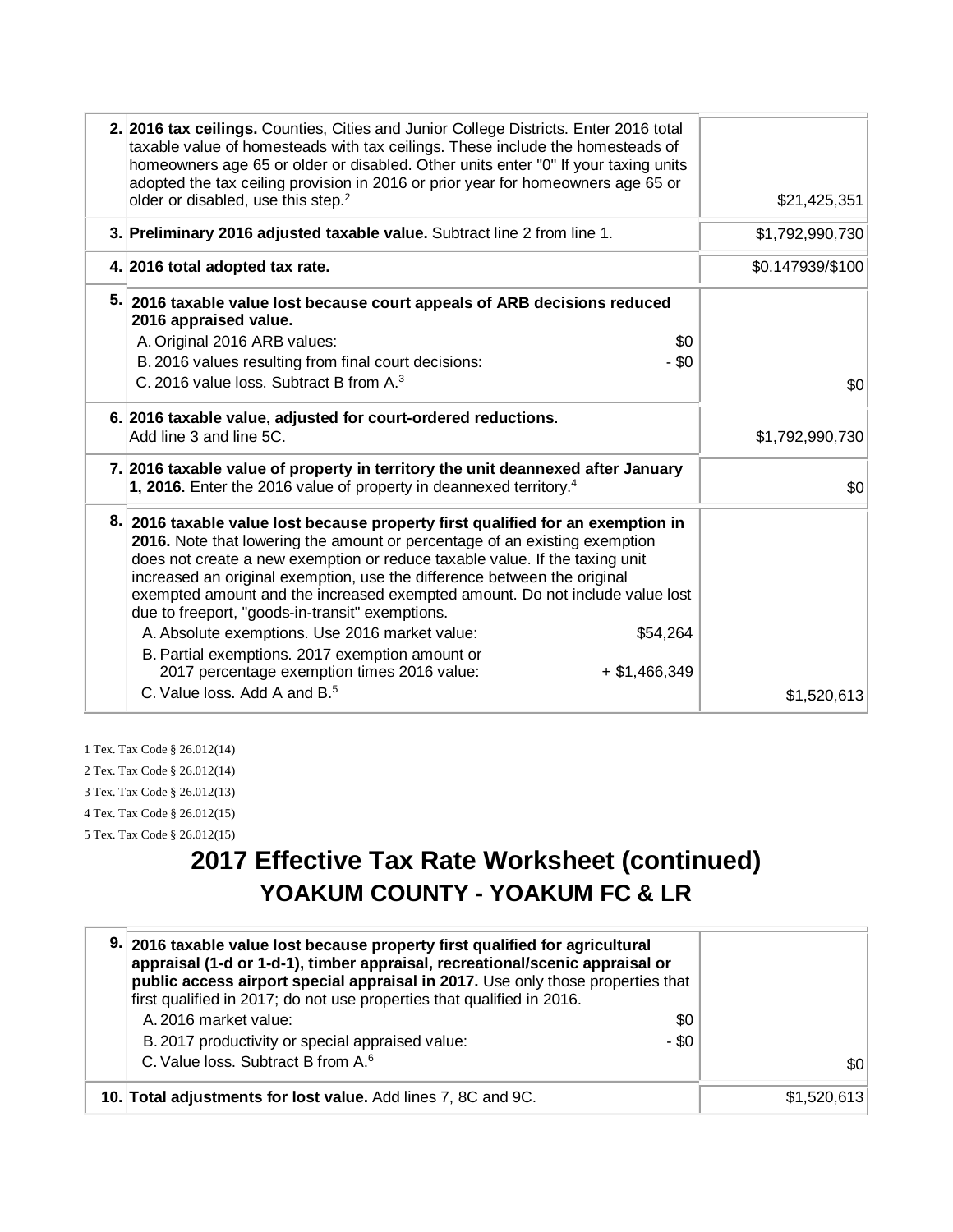| 11. 2016 adjusted taxable value. Subtract line 10 from line 6.                                                                                                                                                                                                                                                                                                                                               | \$1,791,470,117 |
|--------------------------------------------------------------------------------------------------------------------------------------------------------------------------------------------------------------------------------------------------------------------------------------------------------------------------------------------------------------------------------------------------------------|-----------------|
| 12. Adjusted 2016 taxes. Multiply line 4 by line 11 and divide by \$100.                                                                                                                                                                                                                                                                                                                                     | \$2,650,282     |
| 13. Taxes refunded for years preceding tax year 2016. Enter the amount of taxes<br>refunded by the taxing unit for tax years preceding tax year 2016. Types of<br>refunds include court decisions, Tax Code $\S$ 25.25(b) and (c) corrections and Tax<br>Code § 31.11 payment errors. Do not include refunds for tax year 2016. This line<br>applies only to tax years preceding tax year 2016. <sup>7</sup> | \$1,161         |
| 14. Taxes in tax increment financing (TIF) for tax year 2016. Enter the amount of<br>taxes paid into the tax increment fund for a reinvestment zone as agreed by the<br>taxing unit. If the unit has no 2017 captured appraised value in Line 16D, enter<br>"0". <sup>8</sup>                                                                                                                                | \$0             |
| 15. Adjusted 2016 taxes with refunds and TIF adjustment. Add lines 12 and 13,<br>subtract line 14. <sup>9</sup>                                                                                                                                                                                                                                                                                              | \$2,651,443     |
| 16. Total 2017 taxable value on the 2017 certified appraisal roll today. This value<br>includes only certified values and includes the total taxable value of homesteads<br>with tax ceilings (will deduct in line 18). These homesteads includes homeowners<br>age 65 or older or disabled. <sup>10</sup><br>A. Certified values only:<br>\$2,061,528,325                                                   |                 |
| B. Counties: Include railroad rolling stock values<br>certified by the Comptroller's office:<br>+ \$0                                                                                                                                                                                                                                                                                                        |                 |

6 Tex. Tax Code § 26.012(15) 7 Tex. Tax Code § 26.012(13) 8 Tex. Tax Code § 26.03(c) 9 Tex. Tax Code § 26.012(13) 10 Tex. Tax Code § 26.012(15)

## **2017 Effective Tax Rate Worksheet (continued) YOAKUM COUNTY - YOAKUM FC & LR**

| (cont.) | 16. C. Pollution control exemption: Deduct the value of<br>property exempted for the current tax year for the<br>first time as pollution control property:                                                                                                                                                                     | - \$0 |                 |
|---------|--------------------------------------------------------------------------------------------------------------------------------------------------------------------------------------------------------------------------------------------------------------------------------------------------------------------------------|-------|-----------------|
|         | D. Tax increment financing: Deduct the 2017<br>captured appraised value of property taxable by a<br>taxing unit in a tax increment financing zone for<br>which the 2017 taxes will be deposited into the tax<br>increment fund. Do not include any new property<br>value that will be included in line 21 below. <sup>11</sup> | - \$0 |                 |
|         | E. Total 2017 value. Add A and B, then subtract C<br>and D.                                                                                                                                                                                                                                                                    |       | \$2,061,528,325 |
|         | 17. Total value of properties under protest or not included on certified<br>appraisal roll. $12$                                                                                                                                                                                                                               |       |                 |
|         | A. 2017 taxable value of properties under protest.<br>The chief appraiser certifies a list of properties still                                                                                                                                                                                                                 |       |                 |
|         | under ARB protest. The list shows the appraisal                                                                                                                                                                                                                                                                                | \$0   |                 |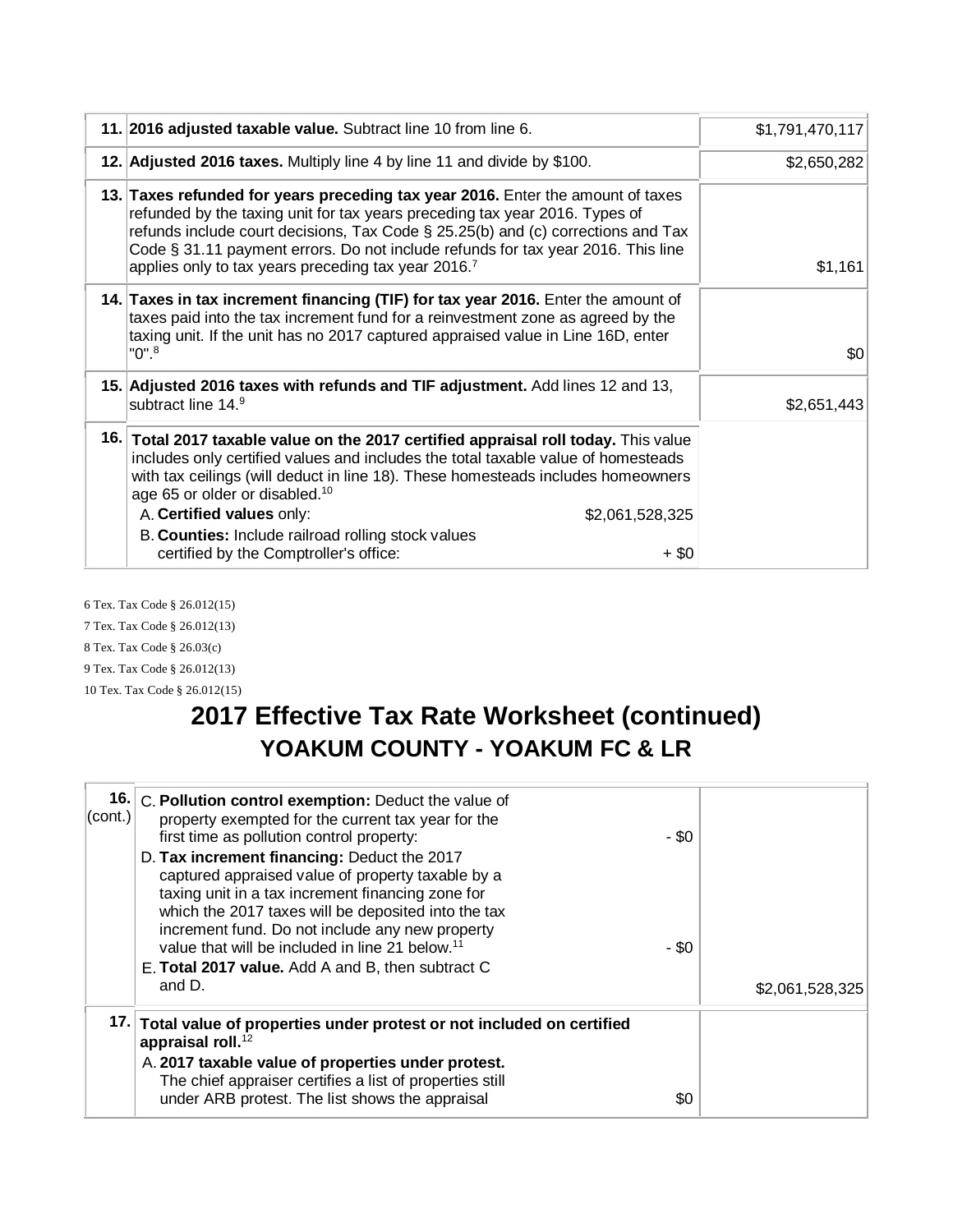| district's value and the taxpayer's claimed value, if<br>any or an estimate of the value if the taxpayer wins.<br>For each of the properties under protest, use the<br>lowest of these values. Enter the total value. <sup>13</sup> |  |
|-------------------------------------------------------------------------------------------------------------------------------------------------------------------------------------------------------------------------------------|--|
| B. 2017 value of properties not under protest or                                                                                                                                                                                    |  |
| included on certified appraisal roll. The chief                                                                                                                                                                                     |  |
| appraiser gives taxing units a list of those taxable                                                                                                                                                                                |  |
|                                                                                                                                                                                                                                     |  |
| properties that the chief appraiser knows about but                                                                                                                                                                                 |  |
| are not included at appraisal roll certification. These                                                                                                                                                                             |  |
| properties also are not on the list of properties that                                                                                                                                                                              |  |
| are still under protest. On this list of properties, the                                                                                                                                                                            |  |
| chief appraiser includes the market value,                                                                                                                                                                                          |  |
| appraised value and exemptions for the preceding                                                                                                                                                                                    |  |
| year and a reasonable estimate of the market                                                                                                                                                                                        |  |
| value, appraised value and exemptions for the                                                                                                                                                                                       |  |
| current year. Use the lower market, appraised or                                                                                                                                                                                    |  |
| taxable value (as appropriate). Enter the total                                                                                                                                                                                     |  |
|                                                                                                                                                                                                                                     |  |
| value. $14$<br>+ \$0                                                                                                                                                                                                                |  |
|                                                                                                                                                                                                                                     |  |

11 Tex. Tax Code § 26.03(c) 12 Tex. Tax Code § 26.01(c) 13 Tex. Tax Code § 26.04 and 26.041 14 Tex. Tax Code § 26.04 and 26.041

## **2017 Effective Tax Rate Worksheet (continued) YOAKUM COUNTY - YOAKUM FC & LR**

| 17.1<br>(cont.) | C. Total value under protest or not certified. Add A<br>and B.                                                                                                                                                                                                                                                                                                                                                                                                                                                                                                                                                                                 | \$0             |
|-----------------|------------------------------------------------------------------------------------------------------------------------------------------------------------------------------------------------------------------------------------------------------------------------------------------------------------------------------------------------------------------------------------------------------------------------------------------------------------------------------------------------------------------------------------------------------------------------------------------------------------------------------------------------|-----------------|
|                 | 18. 2017 tax ceilings. Counties, cities and junior colleges enter 2017 total taxable<br>value of homesteads with tax ceilings. These include the homesteads of<br>homeowners age 65 or older or disabled. Other taxing units enter "0". If your<br>taxing units adopted the tax ceiling provision in 2016 or prior year for<br>homeowners age 65 or older or disabled, use this step. <sup>15</sup>                                                                                                                                                                                                                                            | \$21,714,800    |
|                 | 19. 2017 total taxable value. Add lines 16E and 17C. Subtract line 18.                                                                                                                                                                                                                                                                                                                                                                                                                                                                                                                                                                         | \$2,039,813,525 |
|                 | 20. Total 2017 taxable value of properties in territory annexed after January 1,<br>2008. Include both real and personal property. Enter the 2017 value of property<br>in territory annexed. <sup>16</sup>                                                                                                                                                                                                                                                                                                                                                                                                                                     | \$0             |
|                 | 21. Total 2017 taxable value of new improvements and new personal property<br>located in new improvements. New means the item was not on the appraisal<br>roll in 2016. An improvement is a building, structure, fixture or fence erected on<br>or affixed to land. New additions to existing improvements may be included if the<br>appraised value can be determined. New personal property in a new<br>improvement must have been brought into the taxing unit after January 1, 2016<br>and be located in a new improvement. New improvements do include property<br>on which a tax abatement agreement has expired for 2017. <sup>17</sup> | \$5,802,587     |
|                 | 22. Total adjustments to the 2017 taxable value. Add lines 20 and 21.                                                                                                                                                                                                                                                                                                                                                                                                                                                                                                                                                                          | \$5,802,587     |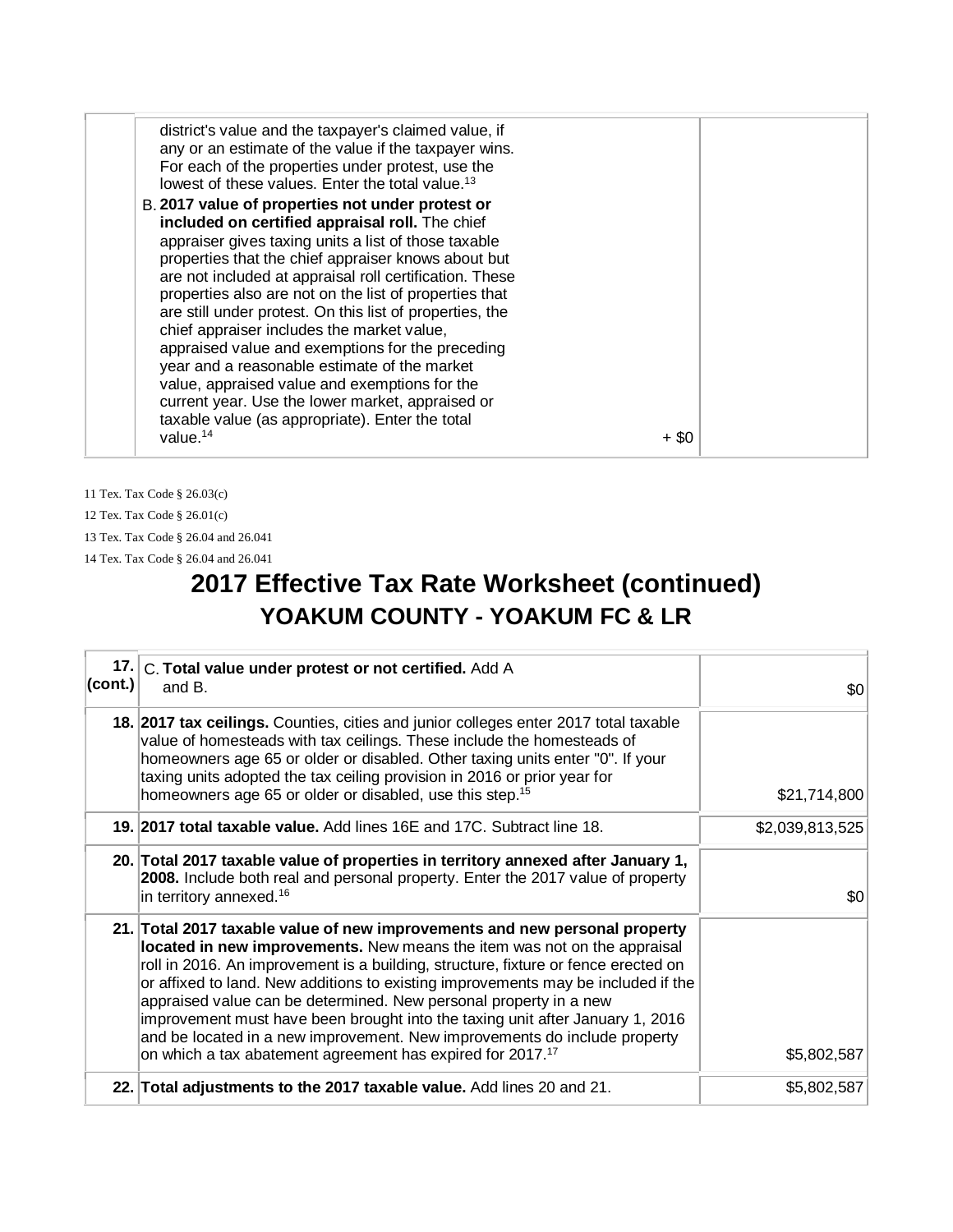| 23. 2017 adjusted taxable value. Subtract line 22 from line 19.                                                                                                   | \$2,034,010,938  |
|-------------------------------------------------------------------------------------------------------------------------------------------------------------------|------------------|
| 24. 2017 effective tax rate. Divide line 15 by line 23 and multiply by $$100.18$                                                                                  | \$0.130355/\$100 |
| 25. COUNTIES ONLY. Add together the effective tax rates for each type of tax the<br>county levies. The total is the 2017 county effective tax rate. <sup>19</sup> |                  |
| <b>Fund Name</b><br><b>Tax Rate</b><br>County General Fund<br>0.659059<br>YOAKUM FC & LR<br>0.130355                                                              | \$0.789414/\$100 |

15 Tex. Tax Code § 26.012(6)

16 Tex. Tax Code § 26.012(17)

17 Tex. Tax Code § 26.012(17)

18 Tex. Tax Code § 26.04(c)

19 Tex. Tax Code § 26.04(d)

A county, city or hospital district that adopted the additional sales tax in November 2016 or in May 2017 must adjust its effective tax rate. *The Additional Sales Tax Rate Worksheet* on page 39 sets out this adjustment. Do not forget to complete the *Additional Sales Tax Rate Worksheet* if the taxing unit adopted the additional sales tax on these dates.

## **2017 Rollback Tax Rate Worksheet YOAKUM COUNTY - YOAKUM FC & LR**

See pages 17 to 21 for an explanation of the rollback tax rate.

|      | 26. 2016 maintenance and operations (M&O) tax rate.                                                                                                                                                                                                                                                                                                                                                                                                                                                                                             |                      | \$0.147939/\$100 |
|------|-------------------------------------------------------------------------------------------------------------------------------------------------------------------------------------------------------------------------------------------------------------------------------------------------------------------------------------------------------------------------------------------------------------------------------------------------------------------------------------------------------------------------------------------------|----------------------|------------------|
|      | 27. 2016 adjusted taxable value. Enter the amount from line 11.                                                                                                                                                                                                                                                                                                                                                                                                                                                                                 |                      | \$1,791,470,117  |
| 28.1 | 2016 M&O taxes.                                                                                                                                                                                                                                                                                                                                                                                                                                                                                                                                 | \$2,650,282          |                  |
|      | A. Multiply line 26 by line 27 and divide by \$100.<br>B. Cities, counties and hospital districts with<br>additional sales tax: Amount of additional sales<br>tax collected and spent on M&O expenses in 2016.<br>Enter amount from full year's sales tax revenue<br>spent for M&O in 2016 fiscal year, if any. Other<br>units, enter "0." Counties exclude any amount that<br>was spent for economic development grants from                                                                                                                   |                      |                  |
|      | the amount of sales tax spent.<br>C. Counties: Enter the amount for the state criminal<br>justice mandate. If second or later year, the amount<br>is for increased cost above last year's amount.                                                                                                                                                                                                                                                                                                                                               | $+$ \$0              |                  |
|      | Other units, enter "0."<br>D. Transferring function: If discontinuing all of a<br>department, function or activity and transferring it to<br>another unit by written contract, enter the amount<br>spent by the unit discontinuing the function in the 12<br>months preceding the month of this calculation. If<br>the unit did not operate this function for this 12-<br>month period, use the amount spent in the last full<br>fiscal year in which the unit operated the function.<br>The unit discontinuing the function will subtract this | $+$ \$0<br>$+/-$ \$0 |                  |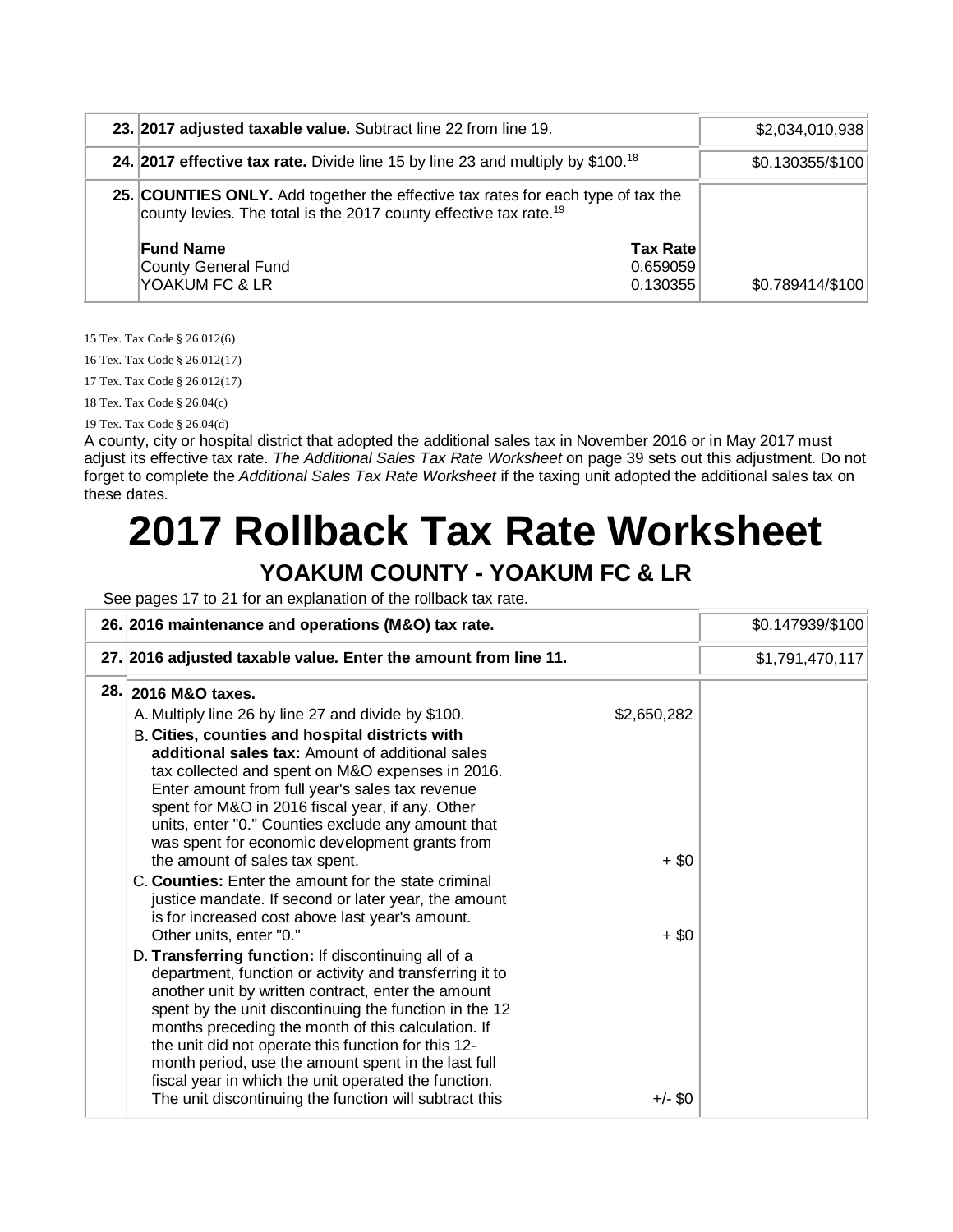amount in H below. The unit receiving the function will add this amount in H below. Other units, enter "0."

## **2017 Rollback Tax Rate Worksheet (continued) YOAKUM COUNTY - YOAKUM FC & LR**

| 28.<br>(cont.) | E. Taxes refunded for years preceding tax year 2016:<br>Enter the amount of M&O taxes refunded during<br>the last budget year for tax years preceding tax<br>year 2016. Types of refunds include court<br>decisions, Section 25.25(b) and (c) corrections and<br>Section 31.11 payment errors. Do not include<br>refunds for tax year 2016. This line applies only to<br>tax years preceding tax year 2016.<br>F. Enhanced indigent health care expenditures:<br>Enter the increased amount for the current year's<br>enhanced indigent health care expenditures above<br>the preceding tax year's enhanced indigent health<br>care expenditures, less any state assistance.<br>G. Taxes in tax increment financing (TIF): Enter<br>the amount of taxes paid into the tax increment<br>fund for a reinvestment zone as agreed by the<br>taxing unit. If the unit has no 2017 captured<br>appraised value in Line 16D, enter "0." | $+ $1,161$<br>$+$ \$0<br>$-$ \$0 |                  |
|----------------|----------------------------------------------------------------------------------------------------------------------------------------------------------------------------------------------------------------------------------------------------------------------------------------------------------------------------------------------------------------------------------------------------------------------------------------------------------------------------------------------------------------------------------------------------------------------------------------------------------------------------------------------------------------------------------------------------------------------------------------------------------------------------------------------------------------------------------------------------------------------------------------------------------------------------------|----------------------------------|------------------|
|                | H. Adjusted M&O Taxes. Add A, B, C, E and F. For<br>unit with D, subtract if discontinuing function and<br>add if receiving function. Subtract G.                                                                                                                                                                                                                                                                                                                                                                                                                                                                                                                                                                                                                                                                                                                                                                                |                                  | \$2,651,443      |
|                | 29. 2017 adjusted taxable value.<br>Enter line 23 from the Effective Tax Rate Worksheet.                                                                                                                                                                                                                                                                                                                                                                                                                                                                                                                                                                                                                                                                                                                                                                                                                                         |                                  | \$2,034,010,938  |
|                | 30. 2017 effective maintenance and operations rate.<br>Divide line 28H by line 29 and multiply by \$100.                                                                                                                                                                                                                                                                                                                                                                                                                                                                                                                                                                                                                                                                                                                                                                                                                         |                                  | \$0.130355/\$100 |
|                | 31. 2017 rollback maintenance and operation rate.<br>Multiply line 30 by 1.08. (See lines 49 to 52 for additional rate for pollution<br>control expenses.                                                                                                                                                                                                                                                                                                                                                                                                                                                                                                                                                                                                                                                                                                                                                                        |                                  | \$0.140783/\$100 |

### **2017 Rollback Tax Rate Worksheet (continued) YOAKUM COUNTY - YOAKUM FC & LR**

| 32. Total 2017 debt to be paid with property taxes and additional sales tax |     |
|-----------------------------------------------------------------------------|-----|
| revenue.                                                                    |     |
| "Debt" means the interest and principal that will be paid on debts that:    |     |
| (1) are paid by property taxes,                                             |     |
| (2) are secured by property taxes,                                          |     |
| (3) are scheduled for payment over a period longer than one year and        |     |
| (4) are not classified in the unit's budget as M&O expenses.                |     |
| A: Debt also includes contractual payments to other                         |     |
| taxing units that have incurred debts on behalf of this<br>\$0              | \$0 |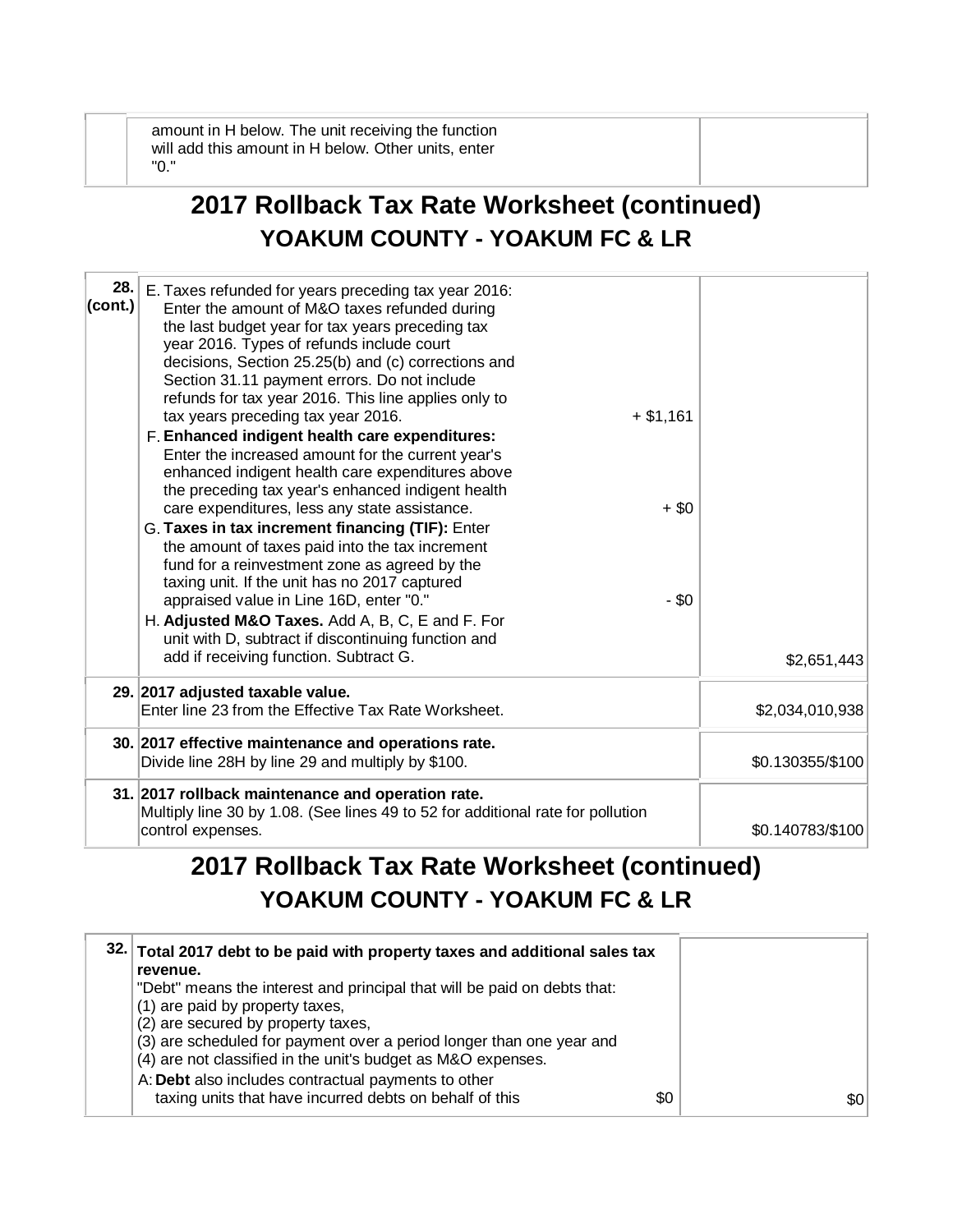| taxing unit, if those debts meet the four conditions<br>above. Include only amounts that will be paid from<br>property tax revenue. Do not include appraisal district<br>budget payments. List the debt in Schedule B: Debt<br>Service.<br>B: Subtract unencumbered fund amount used to<br>reduce total debt.<br>-\$0 |                  |
|-----------------------------------------------------------------------------------------------------------------------------------------------------------------------------------------------------------------------------------------------------------------------------------------------------------------------|------------------|
| C: Subtract amount paid from other resources.<br>$-\$0$                                                                                                                                                                                                                                                               |                  |
| D: Adjusted debt. Subtract B and C from A.                                                                                                                                                                                                                                                                            |                  |
| 33. Certified 2016 excess debt collections. Enter the amount certified by the<br>collector.                                                                                                                                                                                                                           | \$0              |
| 34. Adjusted 2017 debt. Subtract line 33 from line 32.                                                                                                                                                                                                                                                                | \$0              |
| 35. Certified 2017 anticipated collection rate. Enter the rate certified by the<br>collector. If the rate is 100 percent or greater, enter 100 percent.                                                                                                                                                               | 100.000000%      |
| 36. 2017 debt adjusted for collections. Divide line 34 by line 35.                                                                                                                                                                                                                                                    | \$0              |
| 37. 2017 total taxable value. Enter the amount on line 19.                                                                                                                                                                                                                                                            | \$2,039,813,525  |
| 38. 2017 debt tax rate. Divide line 36 by line 37 and multiply by \$100.                                                                                                                                                                                                                                              | \$0.000000/\$100 |
| 39. 2017 rollback tax rate. Add lines 31 and 38.                                                                                                                                                                                                                                                                      | \$0.140783/\$100 |
| 40. COUNTIES ONLY. Add together the rollback tax rates for each type of tax the<br>county levies. The total is the 2017 county rollback tax rate.                                                                                                                                                                     |                  |
| <b>Fund Name</b><br><b>Tax Rate</b>                                                                                                                                                                                                                                                                                   |                  |
| <b>County General Fund</b><br>0.710282                                                                                                                                                                                                                                                                                |                  |
| YOAKUM FC & LR<br>0.140783                                                                                                                                                                                                                                                                                            | \$0.851065/\$100 |
|                                                                                                                                                                                                                                                                                                                       |                  |

A taxing unit that adopted the additional sales tax must complete the lines for the *Additional Sales Tax Rate*. A taxing unit seeking additional rollback protection for pollution control expenses completes the *Additional Rollback Protection for Pollution Control*.

#### **2017 Notice of Effective Tax Rate Worksheet for Calculation of Tax Increase/Decrease**

#### **Entity Name:** YOAKUM COUNTY **Date:** 08/02/2017

|                                                                        | <b>County General YOAKUM FC &amp;</b><br><b>Fund</b> | LR              |
|------------------------------------------------------------------------|------------------------------------------------------|-----------------|
| <b>1.2016</b> taxable value, adjusted for court-ordered<br>reductions. |                                                      |                 |
| Enter line 6 of the Effective Tax Rate Worksheet.                      | \$1,796,554,160                                      | \$1,792,990,730 |
| $2.2016$ total tax rate.                                               |                                                      |                 |
| Enter line 4 of the Effective Tax Rate Worksheet.                      | 0.747061                                             | 0.147939        |
| 3. Taxes refunded for years preceding tax year                         |                                                      |                 |
| 2016.                                                                  |                                                      |                 |
| Enter line 13 of the Effective Tax Rate                                |                                                      |                 |
| Worksheet.                                                             | \$17,335                                             | \$1,161         |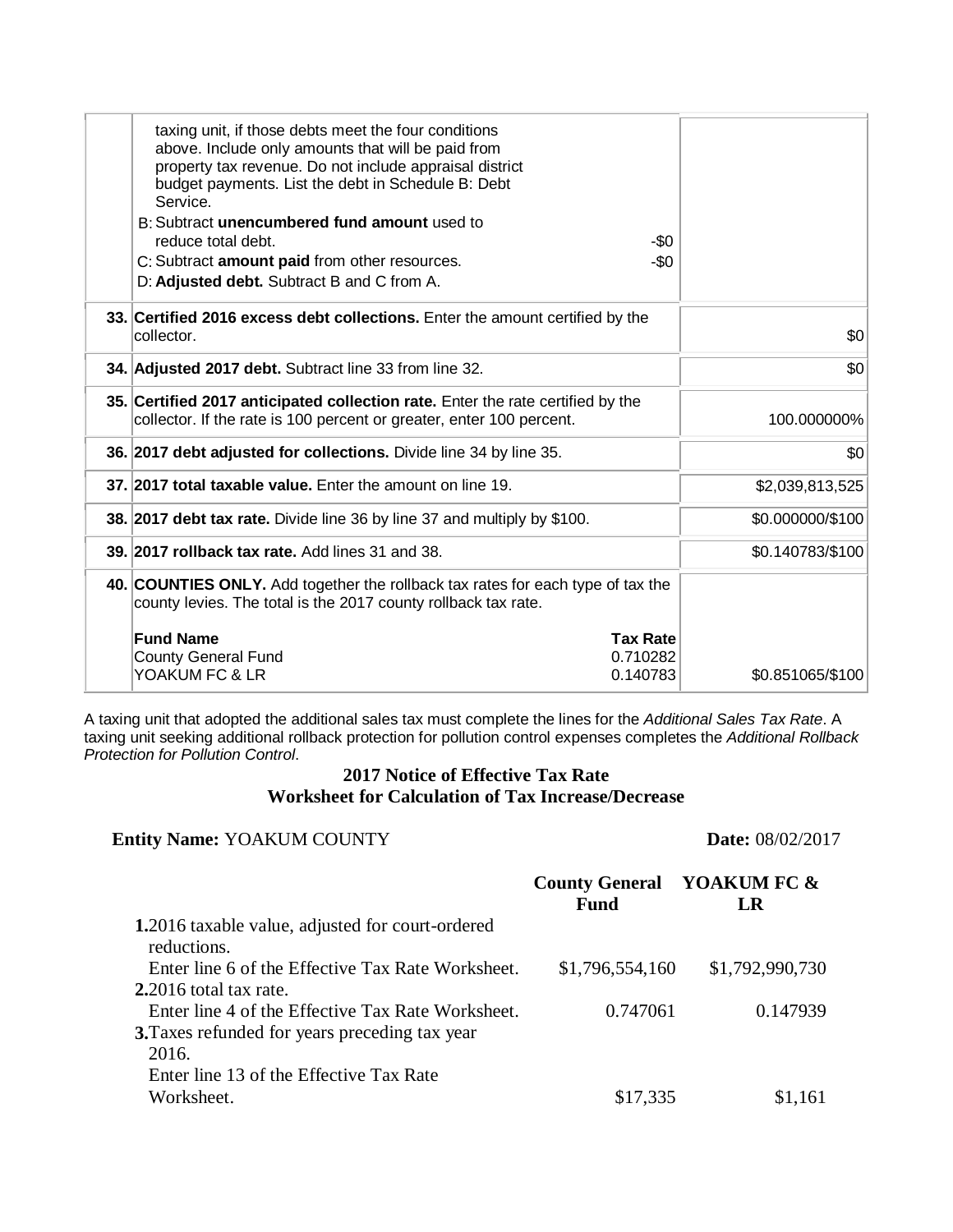| 4. Last year's levy.                                            |                 |                 |
|-----------------------------------------------------------------|-----------------|-----------------|
| Multiply Line 1 times Line 2 and divide by 100.                 |                 |                 |
| To the result, add Line 3.                                      | \$13,438,690    | \$2,653,694     |
| <b>5.</b> 2017 total taxable value. Enter Line 19 of            |                 |                 |
| the Effective Tax Rate Worksheet.                               | \$2,043,342,745 | \$2,039,813,525 |
| <b>6.2017</b> effective tax rate.                               |                 |                 |
| Enter line 24 of the Effective Tax Rate                         |                 |                 |
| Worksheet or Line 47                                            |                 |                 |
| of the Additional Sales Tax Rate Worksheet.                     | 0.789414        | 0.000000        |
| <b>7.</b> 2017 taxes if a tax rate equal to the effective tax   |                 |                 |
| rate is adopted.                                                |                 |                 |
| Multiply Line 5 times Line 6 and divide by 100.                 | \$16,130,434    | \$0             |
| <b>8.</b> Last year's total levy.                               |                 |                 |
| Sum of line 4 for all funds.                                    | \$16,092,384    |                 |
| <b>9.</b> 2017 total taxes if a tax rate equal to the effective |                 |                 |
| tax rate is adopted.                                            |                 |                 |
| Sum of line 7 for all funds.                                    | \$16,130,434    |                 |
| <b>10.</b> Tax Increase (Decrease).                             |                 |                 |
| Subtract Line 8 from Line 9.                                    | \$38,050        |                 |

#### **YOAKUM COUNTY Tax Rate Recap for 2017 Tax Rates**

| <b>Description of Rate</b> | <b>Tax Rate</b><br>Per \$100 | <b>Tax Levy</b><br>This is calculated<br>using the Total<br><b>Adjusted Taxable</b><br>Value (line 19) of the<br><b>Effective Tax Rate</b><br>Worksheet | <b>Additional Tax Levy</b><br>Compared to last<br>year's tax levy of<br>16,265,645 | <b>Additional Tax Levy</b><br>Compared to effective<br>tax rate levy of<br>16,125,833 |
|----------------------------|------------------------------|---------------------------------------------------------------------------------------------------------------------------------------------------------|------------------------------------------------------------------------------------|---------------------------------------------------------------------------------------|
| Last Year's Tax Rate       | 0.895000                     | \$18,282,696                                                                                                                                            | \$2,017,052                                                                        | \$2,156,863                                                                           |
| <b>Effective Tax Rate</b>  | 0.789414                     | \$16, 125, 833                                                                                                                                          | $$-139,812$                                                                        | \$0                                                                                   |
| Notice & Hearing Limit*    | 0.789414                     | \$16, 125, 833                                                                                                                                          | $$-139,812$                                                                        | \$0                                                                                   |
| Rollback Tax Rate          | 0.851065                     | \$17,385,206                                                                                                                                            | \$1,119,561                                                                        | \$1,259,373                                                                           |
| <b>Proposed Tax Rate</b>   | 0.000000                     | \$0                                                                                                                                                     | $$-16,265,645$                                                                     | $$-16, 125, 833$                                                                      |

#### **Effective Tax Rate Increase to General Fund in Cents per \$100**

| 0.00 | 0.789414 | 16,125,833 | $-139,812$ |           |
|------|----------|------------|------------|-----------|
| 0.50 | 0.794414 | 16,228,000 | $-37,645$  | 102, 167  |
| 1.00 | 0.799414 | 16,330,167 | 64,523     | 204,334   |
| 1.50 | 0.804414 | 16,432,335 | 166,690    | 306,501   |
| 2.00 | 0.809414 | 16,534,502 | 268,857    | 408,669   |
| 2.50 | 0.814414 | 16,636,669 | 371,024    | 510,836   |
| 3.00 | 0.819414 | 16,738,836 | 473,191    | 613,003   |
| 3.50 | 0.824414 | 16,841,003 | 575,358    | 715,170   |
| 4.00 | 0.829414 | 16,943,170 | 677,525    | 817,337   |
| 4.50 | 0.834414 | 17,045,337 | 779,692    | 919,504   |
| 5.00 | 0.839414 | 17,147,505 | 881,860    | 1,021,671 |
| 5.50 | 0.844414 | 17,249,672 | 984,027    | 1,123,839 |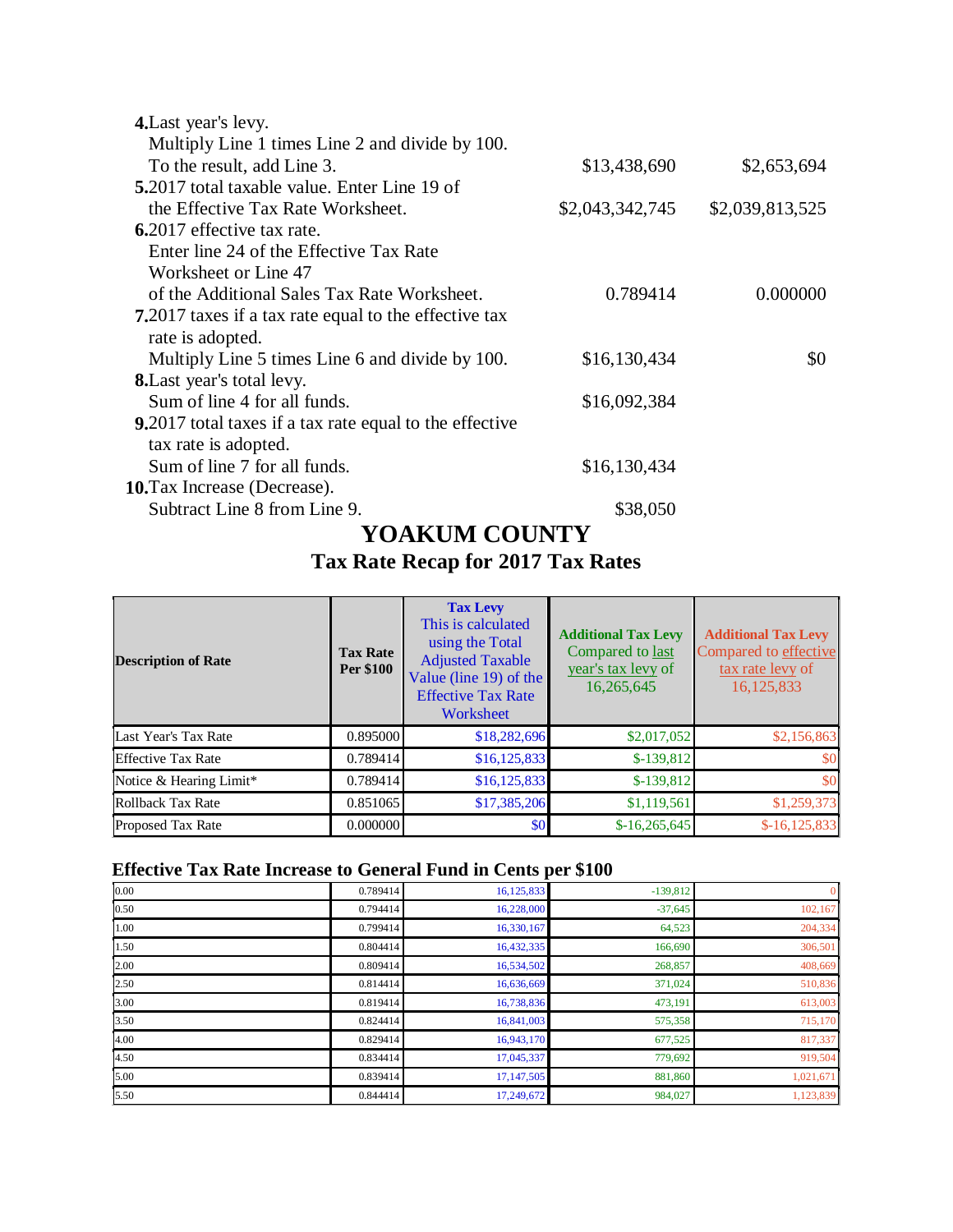| 6.00  | 0.849414 | 17,351,839 | 1,086,194 | 1,226,006 |
|-------|----------|------------|-----------|-----------|
| 6.50  | 0.854414 | 17,454,006 | 1,188,361 | 1,328,173 |
| 7.00  | 0.859414 | 17,556,173 | 1,290,528 | 1,430,340 |
| 7.50  | 0.864414 | 17,658,340 | 1,392,695 | 1,532,507 |
| 8.00  | 0.869414 | 17,760,507 | 1,494,862 | 1,634,674 |
| 8.50  | 0.874414 | 17,862,675 | 1,597,030 | 1,736,841 |
| 9.00  | 0.879414 | 17,964,842 | 1,699,197 | 1,839,008 |
| 9.50  | 0.884414 | 18,067,009 | 1,801,364 | 1,941,176 |
| 10.00 | 0.889414 | 18,169,176 | 1,903,531 | 2,043,343 |
| 10.50 | 0.894414 | 18,271,343 | 2,005,698 | 2,145,510 |
| 11.00 | 0.899414 | 18,373,510 | 2,107,865 | 2,247,677 |
| 11.50 | 0.904414 | 18,475,677 | 2,210,032 | 2,349,844 |
| 12.00 | 0.909414 | 18,577,844 | 2,312,200 | 2,452,011 |
| 12.50 | 0.914414 | 18,680,012 | 2,414,367 | 2,554,178 |
| 13.00 | 0.919414 | 18,782,179 | 2,516,534 | 2,656,346 |
| 13.50 | 0.924414 | 18,884,346 | 2,618,701 | 2,758,513 |
| 14.00 | 0.929414 | 18,986,513 | 2,720,868 | 2,860,680 |
| 14.50 | 0.934414 | 19,088,680 | 2,823,035 | 2,962,847 |

- \*Notice & Hearing Limit Rate: This is the highest tax rate that may be adopted without notices and a public hearing. It is the lower of the rollback tax rate or the effective tax rate.
- School Districts: The school tax rate limit is \$1.50 for M&O, plus \$0.50 for 'New' debt plus a rate for 'Old' debt. 'Old' debt is debt authorized to be issued at an election held on or before April 1, 1991, and issued before September 1, 1992. All other debt is 'New' debt.

| <b>Tax Levy:</b>                            | This is calculated by taking the adjusted taxable value (line 19 of Effective<br>Tax Rate Worksheet), multiplying by the appropriate rate, such as the<br>Effective Tax Rate and dividing by 100.                                                                   |
|---------------------------------------------|---------------------------------------------------------------------------------------------------------------------------------------------------------------------------------------------------------------------------------------------------------------------|
|                                             | For School Districts: This is calculated by taking the adjusted taxable value<br>(line 34 of the Rollback Tax Rate Worksheet), multiplying by the appropriate<br>rate, dividing by 100 and then adding this year's frozen tax levy on<br>homesteads of the elderly. |
| <b>Additional Levy</b><br><b>Last Year:</b> | This is calculated by taking Last Year's taxable value (line 3 of Effective Tax<br>Rate Worksheet), multiplying by Last Year's tax rate (line 4 of Effective Tax<br>Rate Worksheet) and dividing by 100.                                                            |
|                                             | For School Districts: This is calculated by taking Last Year's taxable value,<br>subtracting Last Year's taxable value for the elderly, multiplying by Last<br>Year's tax rate, dividing by 100 and adding Last Year's tax ceiling.                                 |
| <b>Additional Levy</b><br><b>This Year:</b> | This is calculated by taking the current adjusted taxable value, multiplying by<br>the Effective Tax Rate and dividing by 100.                                                                                                                                      |
|                                             | For School Districts: This is calculated by taking the adjusted taxable value<br>(line 34 of the Rollback Tax Rate Worksheet), multiplying by the Effective<br>Tax Rate, dividing by 100 and adding This Year's tax ceiling.                                        |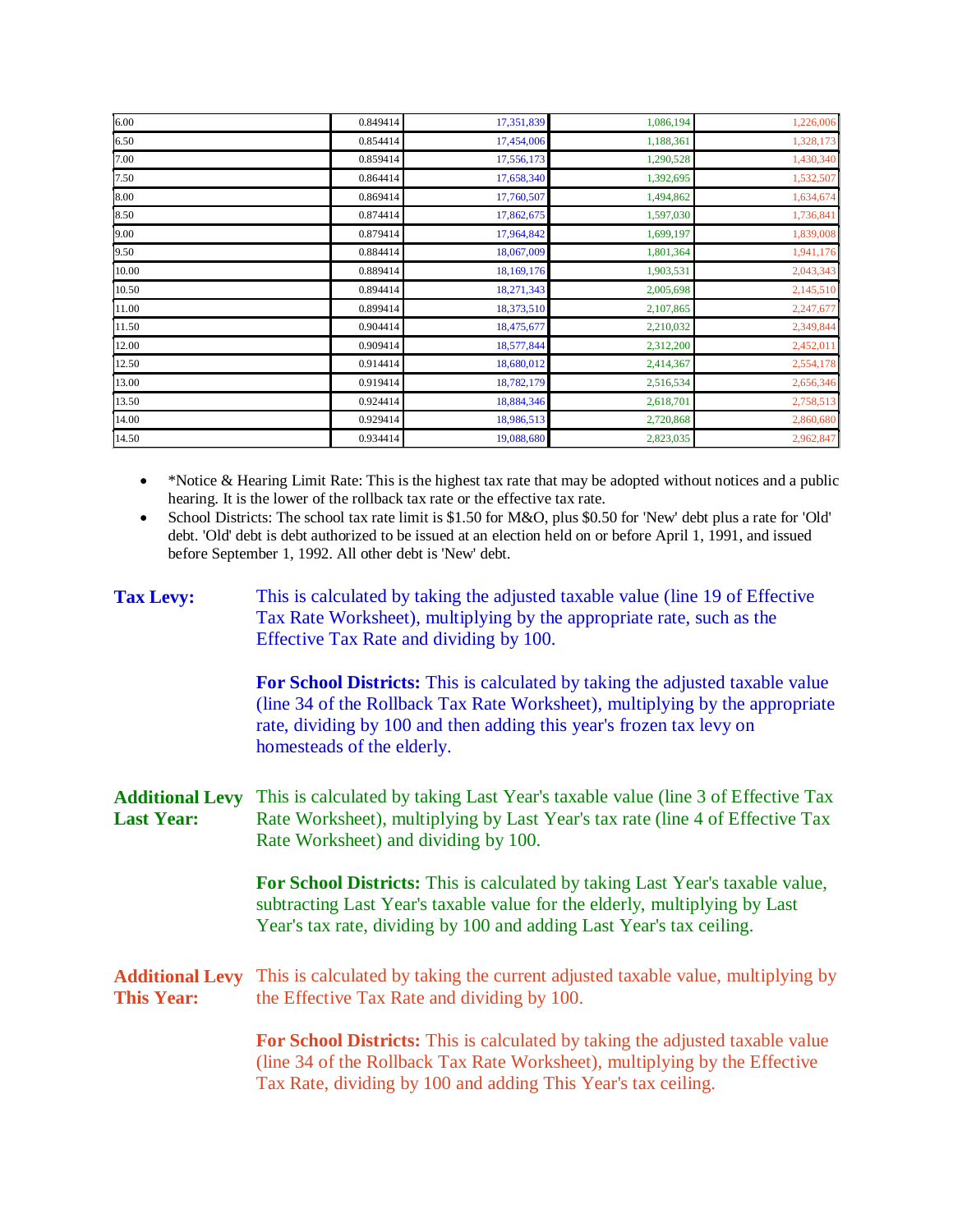#### **COUNTIES ONLY:** All figures in this worksheet include ALL County Funds. Tax Levy amounts are the sum of each Fund's Taxable Value X each Fund's Tax Rate. **2017 Property Tax Rates in YOAKUM COUNTY**

This notice concerns 2017 property tax rates for YOAKUM COUNTY . It presents information about three tax rates. Last year's tax rate is the actual rate the taxing unit used to determine property taxes last year. This year's *effective* tax rate would impose the same total taxes as last year if you compare properties taxed in both years. This year's *rollback* tax rate is the highest tax rate the taxing unit can set before taxpayers can start tax rollback procedures. In each case these rates are found by dividing the total amount of taxes by the tax base (the total value of taxable property) with adjustments as required by state law. The rates are given per \$100 of property value.

|                                                                     | <b>County General Fund</b> | YOAKUM FC & LR  |
|---------------------------------------------------------------------|----------------------------|-----------------|
| Last year's tax rate:                                               |                            |                 |
| Last year's operating taxes                                         | \$12,900,399               | \$2,657,510     |
| Last year's debt taxes                                              | \$555,032                  | \$0             |
| Last year's total taxes                                             | \$13,455,431               | \$2,657,510     |
| Last year's tax base                                                | \$1,795,164,350            | \$1,791,470,117 |
| Last year's total tax rate                                          | 0.747061/\$100             | 0.147939/\$100  |
| This year's effective tax rate:                                     |                            |                 |
| Last year's adjusted taxes<br>(after subtracting taxes on           |                            |                 |
| lost property)                                                      | \$13,428,307               | \$2,651,443     |
| $\div$ This year's adjusted tax base<br>(after subtracting value of |                            |                 |
| new property)                                                       | \$2,037,496,569            | \$2,034,010,938 |
| $=$ This year's effective tax rate                                  |                            |                 |
| for each fund                                                       | 0.659059/\$100             | 0.130355/\$100  |
| Total effective tax rate                                            | 0.789414/\$100             |                 |
| This year's rollback tax rate:                                      |                            |                 |
| Last year's adjusted                                                |                            |                 |
| operating taxes                                                     |                            |                 |
| (after subtracting taxes on<br>lost property and adjusting          |                            |                 |
| for any transferred function,                                       |                            |                 |
| tax increment financing,                                            |                            |                 |
| state criminal justice                                              | \$12,892,485               | \$2,651,443     |